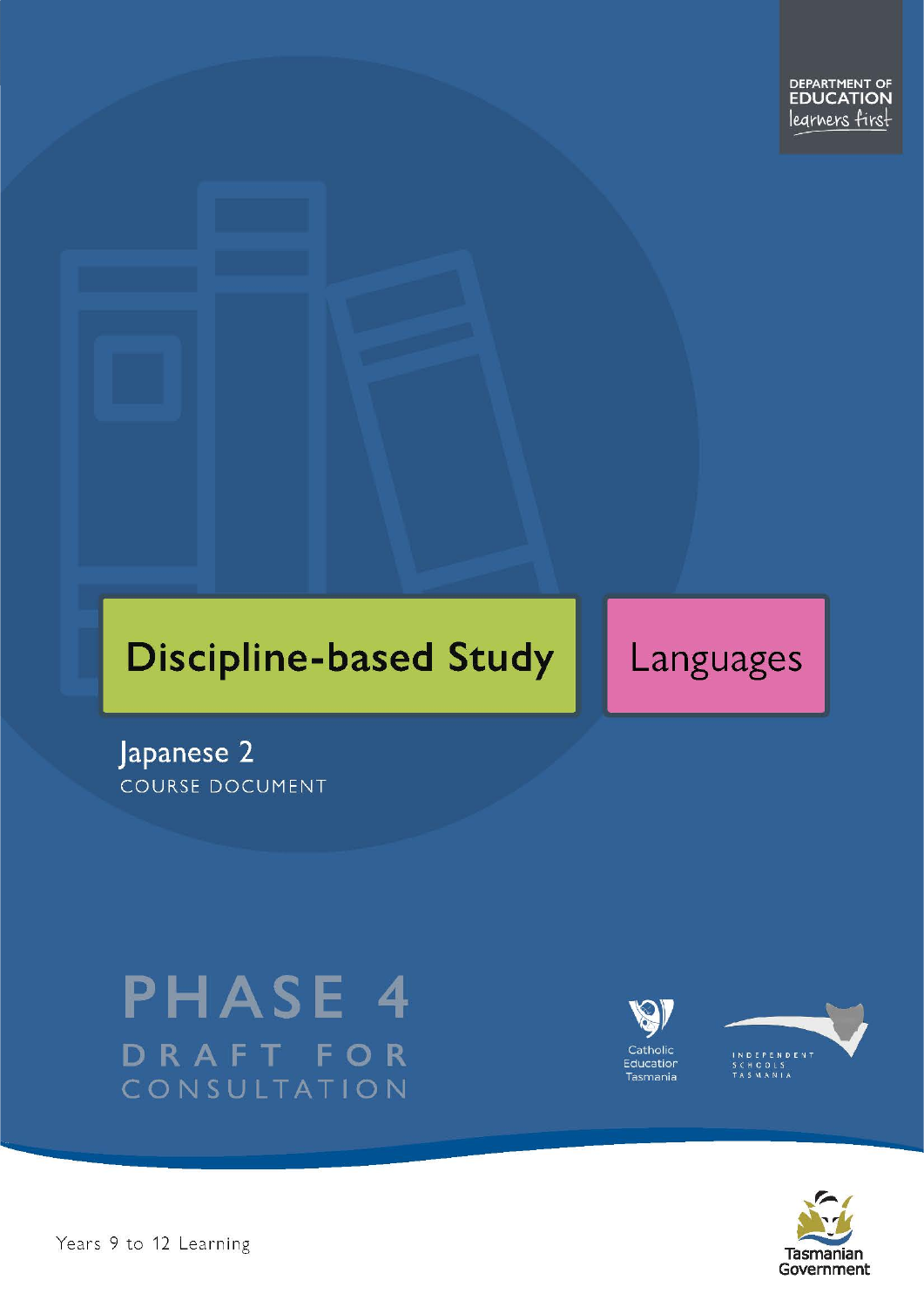# Table of Contents

Phase 4 Consultation Draft Published: August 2021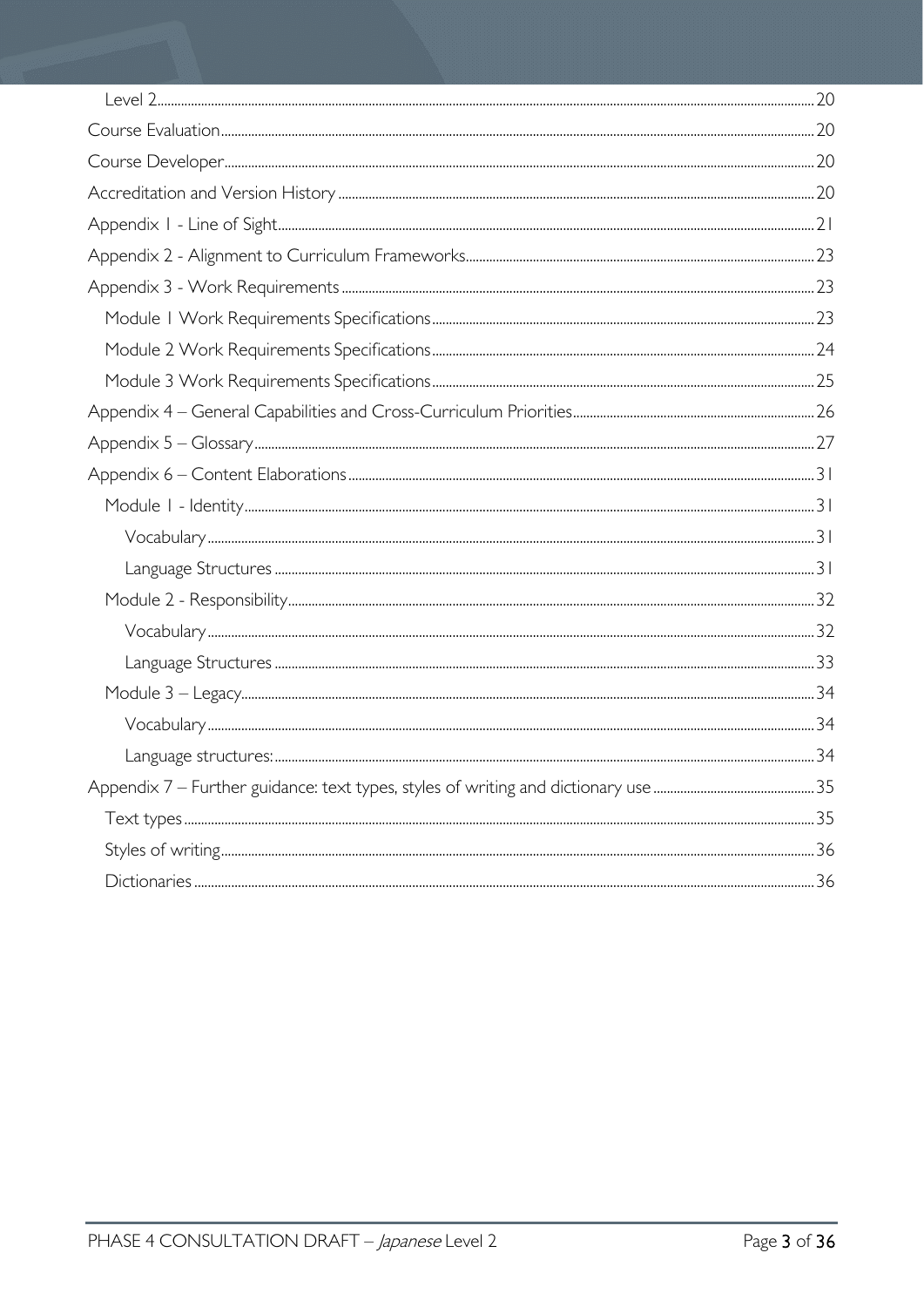# <span id="page-3-0"></span>Japanese, 150 hours - Level 2

This course is the Level 2 component of the Japanese suite.

# <span id="page-3-1"></span>Focus Area – Discipline-based Study

Courses aligned to the [Years 9 to 12 Curriculum Framework](https://publicdocumentcentre.education.tas.gov.au/library/Shared%20Documents/Education%209-12%20Frameworks%20A3%20WEB%20POSTER.pdf) belong to one of the five focus areas of Discipline-based Study, Transdisciplinary Projects, Professional Studies, Work-based Learning and Personal Futures.

Japanese Level 2 is a Discipline-based Study course.

Discipline-based Study includes content, core concepts and big ideas; enabling deep knowledge and understanding of the content and the application of what is learned. Students consider accepted key disciplinary knowledge, apply distinctive ways of thinking and become increasingly independent learners. They use methodologies specific to the discipline to explore and strengthen their understanding of key concepts and develop deep knowledge, skills and understanding.

Discipline-based Study courses have three key features that guide teaching and learning:

- specialist knowledge
- theories and concepts and
- methodology and terminology.



In this course learners will do this by:

- using the three module concepts of Identity, Responsibility and Legacy[1](#page-3-2) to learn vocabulary and structures for reading, writing, speaking, viewing and listening to Japanese language (specialist knowledge)
- applying grammar structures to convey meaning in spoken and written language (theories)
- exploring aspects of culture through the concepts for each module and reflecting on similarities and differences between their own and those of Japanese-speaking countries and regions (concepts)

<span id="page-3-2"></span><sup>&</sup>lt;sup>1</sup> Drawn from the Common Curriculum and Assessment Framework for Languages DRAFT June 2021.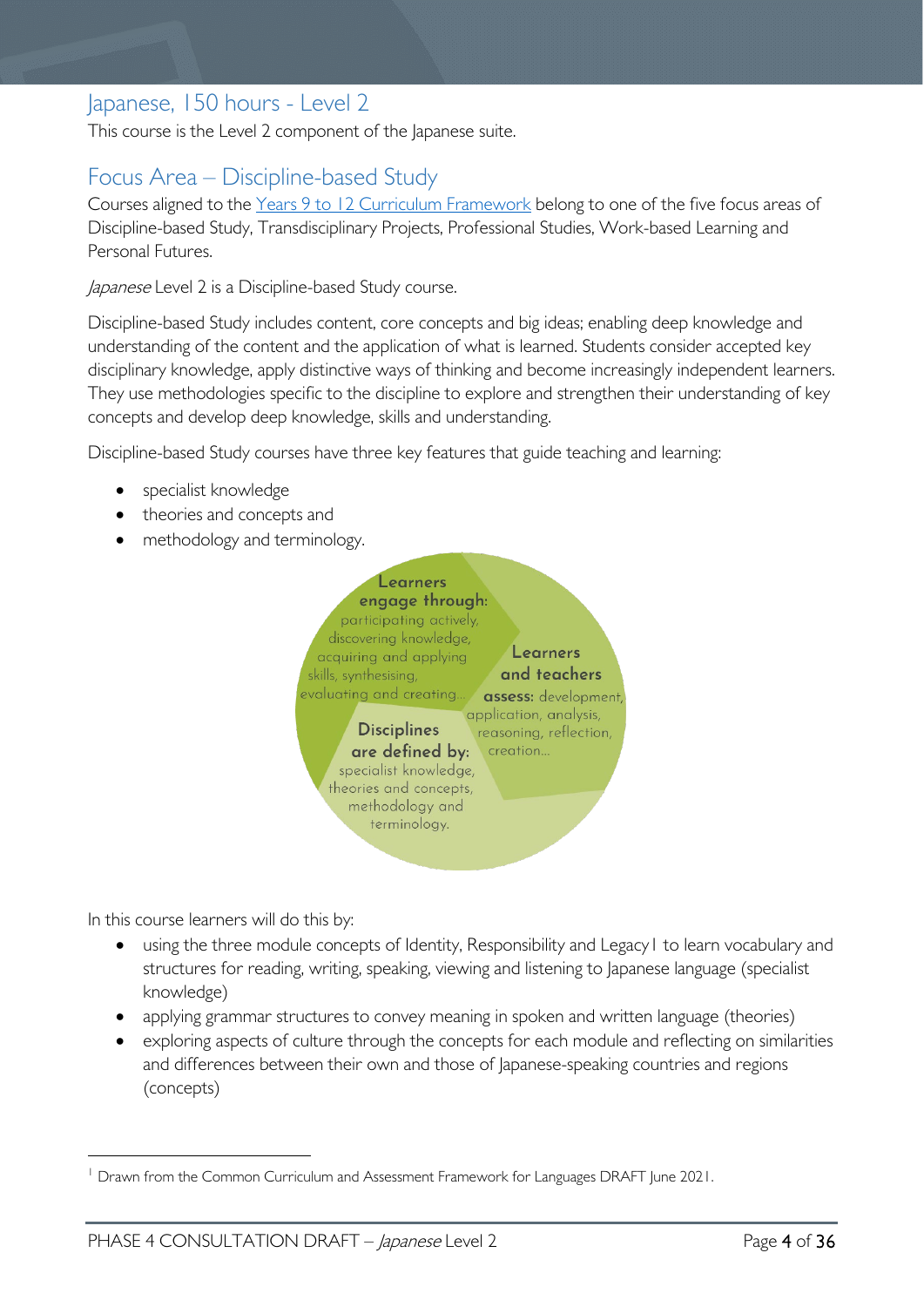- building strategies for learning a language so that they become independent learners (methodology)
- using appropriate terms to discuss their own language and the Japanese language (terminology).

# <span id="page-4-0"></span>Rationale

*Japanese* Level 2 enables personal empowerment and intercultural understanding. It allows learners to develop the ability to communicate in an additional language and provides them with opportunities to reflect on their own first language, culture and heritage. Learning Japanese extends Tasmanian students' intercultural competence and develops knowledge, skills and understandings that will allow them to function successfully in the ever-changing world of the twenty-first century. The study of Japanese promotes and contributes to a socially cohesive society that values, respects and appreciates different points of view. It encourages a better understanding and acceptance of cultural, social, linguistic and religious diversity in Tasmania, in the wider Australian community and globally.

The course provides access to *Japanese* Level 3 and also provides students with the opportunity to develop metacognitive and metalinguistic skills. These skills help improve literacy skills and can also be transferred to all other languages offered as part of Years 9 to 12 Education.

Learners who are able to communicate in Japanese and engage with Japanese culture will be able to contribute to Tasmanian society and the economy through such areas as the arts, business, foreign affairs, trade, education, technology, hospitality and tourism in coming decades. As Tasmania has identified Japan as one of its priority high-end trade markets and it is a source of high-spending tourists, Japanese language skills may provide students with a range of opportunities for personal, vocational and professional growth. [2](#page-4-2)

The purpose of Years 9 to 12 Education is to enable all students to achieve their potential through Years 9 to 12 and beyond in further study, training or employment.

Years 9 to 12 Education enables Personal Empowerment, Cultural Transmission, Preparation for Citizenship and Preparation for Work.

This course is built on the principles of Access, Agency, Excellence, Balance, Support and Achievement as part of a range of programs that enables students to access a diverse and flexible range of learning opportunities suited to their level of readiness, interests and aspirations.

# <span id="page-4-1"></span>Learning Outcomes

On successful completion of this course learners will be able to:

- 1. analyse and respond to spoken texts presented in basic lapanese
- 2. communicate in basic spoken Japanese to exchange information, opinions, ideas and experiences
- 3. analyse and respond to written texts presented in basic Japanese
- 4. communicate in basic written Japanese to express information, opinions, ideas and experiences
- 5. analyse and integrate information from spoken, visual and written sources to create mono- and multimodal responses in basic Japanese and English that demonstrate an awareness of language as a system
- 6. use basic Japanese language to engage with the concept of Identity, demonstrating selfmanagement skills and intercultural understanding

<span id="page-4-2"></span><sup>&</sup>lt;sup>2</sup> Drawn in part from the rationale for the Common Curriculum and Assessment Framework for Languages DRAFT June 2021.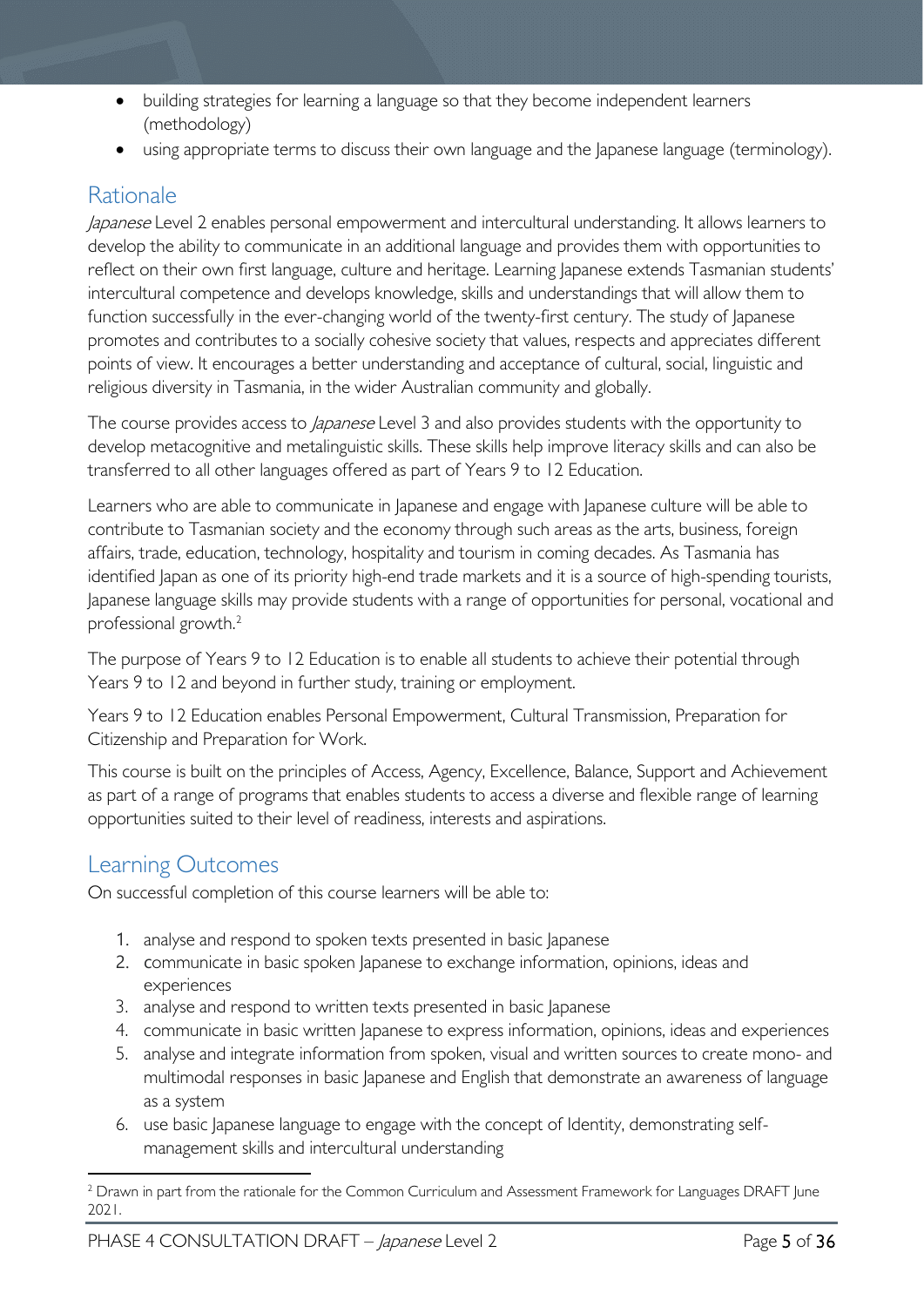- 7. use basic Japanese language to engage with the concept of Responsibility, demonstrating selfmanagement skills and intercultural understanding
- 8. use basic Japanese language to engage with the concept of Legacy, demonstrating selfmanagement skills and intercultural understanding.

# <span id="page-5-0"></span>Integration of General Capabilities and Cross-Curriculum Priorities

The general capabilities addressed specifically in this course are:

- Critical and creative thinking  $\epsilon$
- Intercultural understanding  $\frac{c_3}{ }$
- Literacy  $\blacksquare$
- Personal and social capability  $\ddot{\bullet}$

The cross-curriculum priorities enabled through this course are:

• Asia and Australia's Engagement with Asia **AA** 

# <span id="page-5-1"></span>Course Description

Japanese Level 2 enables students to communicate in basic Japanese and develop an understanding of Japanese language and culture. They will make comparisons between their own lives and those of Japanese-speaking teenagers.

Students will learn to use basic vocabulary and structures. They will speak, view and listen to Japanese and learn to read and write Japanese characters. They will be able to talk about themselves, their family, friends, daily routine, school life, part-time employment, the media, travel, past experiences and their plans for the future. They will work individually, in pairs and small groups and will have the opportunity to investigate aspects of Japanese culture.

Students will explore personal, community and global perspectives and build the skills to make social, cultural and economic contributions through their knowledge of the Japanese language and interest in Japanese-speaking communities.

## <span id="page-5-2"></span>Pathways

Pathways in: The *Japanese* Level 2 course provides an entry point to learning Japanese and also enables learning continuity for learners who have limited or inconsistent prior learning experiences from Australian Curriculum: Japanese.

Pathways out: The *Japanese* Level 2 course provides a pathway to the proposed *Japanese* Level 3 course.

# <span id="page-5-3"></span>Course Requirements

#### <span id="page-5-4"></span>Access

No prior knowledge of Japanese is required for participation in this course. Access to the course is restricted to learners for whom Japanese is an additional language.

#### <span id="page-5-5"></span>Resource requirements

There are no resource requirements for this course.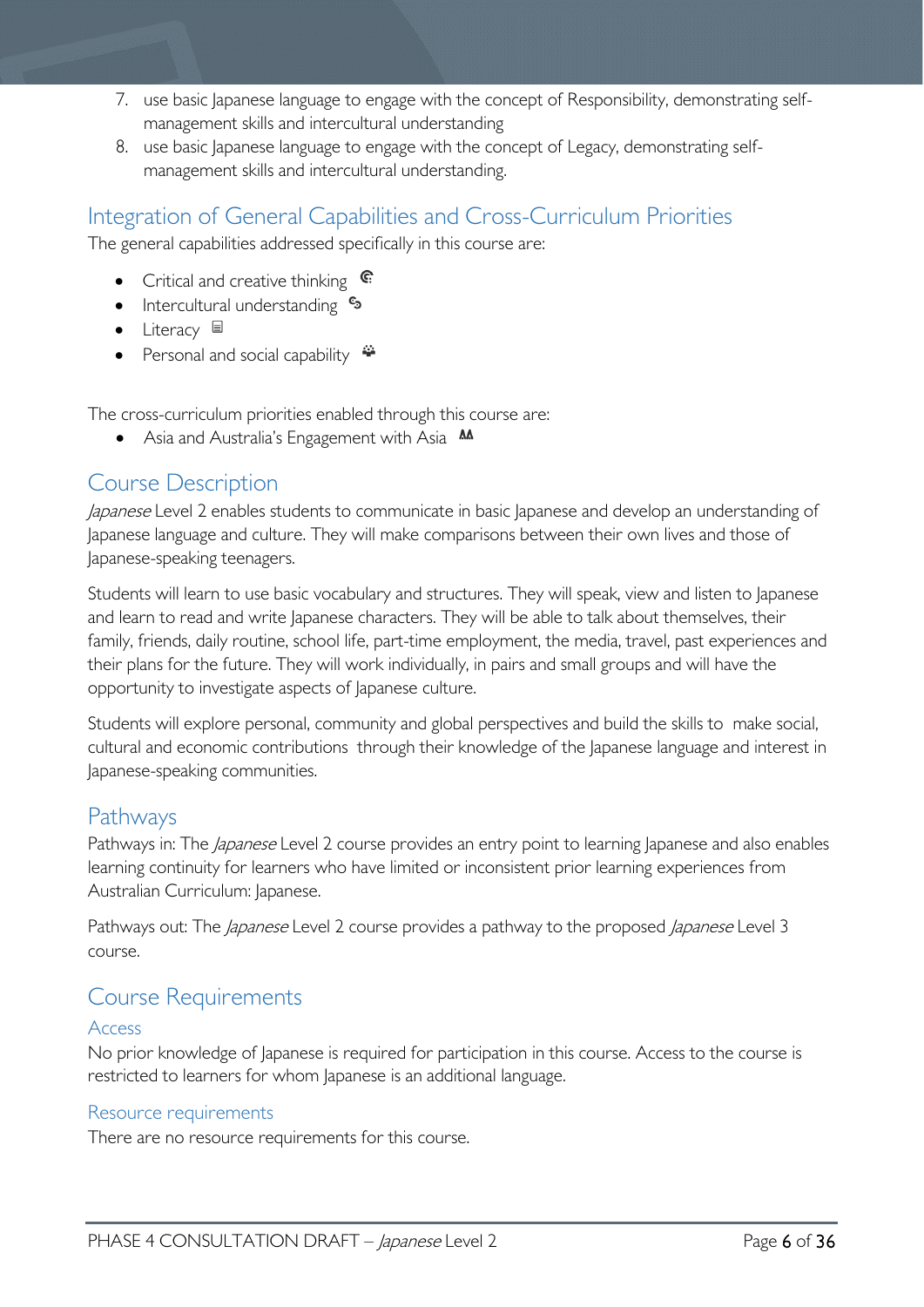## <span id="page-6-0"></span>Course Structure and Delivery

#### <span id="page-6-1"></span>**Structure**

This course consists of three 50-hour modules.

Module 1: Identity

Module 2: Responsibility

Module 3: Legacy

<span id="page-6-2"></span>**Delivery** The three modules must be delivered in order (1, 2, 3)

# <span id="page-6-3"></span>Course Content

#### <span id="page-6-4"></span>Module 1 - Identity

- Concept: Identity
- Topics: Self, Family Relationships, Friendship
- Perspectives: Personal, Community, Global
- Content: refer to Appendix 6

#### <span id="page-6-5"></span>Module 1 Learning Outcomes

The following Learning Outcomes are a focus of this module:

- 1. analyse and respond to spoken texts presented in basic Japanese
- 2. communicate in basic spoken Japanese to exchange information, opinions, ideas and experiences
- 3. analyse and respond to written texts presented in basic Japanese
- 4. communicate in basic written Japanese to express information, opinions, ideas and experiences
- 5. analyse and integrate information from spoken, visual and written sources to create mono- and multimodal responses in basic Japanese and English that demonstrate an awareness of language as a system
- 6. use basic Japanese language to engage with the concept of Identity, demonstrating selfmanagement skills and intercultural understanding.

#### <span id="page-6-6"></span>Module 1 Content

Learners will work with vocabulary and structures that will allow them to explore topics related to their personal world, their family and friends, as well as exploring the personal world of their peers in Japanese speaking communities. Learners will reflect on their own and others' cultural and linguistic Identity, interact with others and communicate about themselves in culturally and linguistically appropriate ways.

Learners will be able to demonstrate an understanding that:

- communication in an additional language requires the capacity to critically apply knowledge and skills in culturally, linguistically and ethically appropriate ways
- all languages have similarities and differences in the way they are structured
- culture plays an integral role when communicating in an additional language
- culturally appropriate titles, forms of address and the use of specific language show respect in interpersonal communications.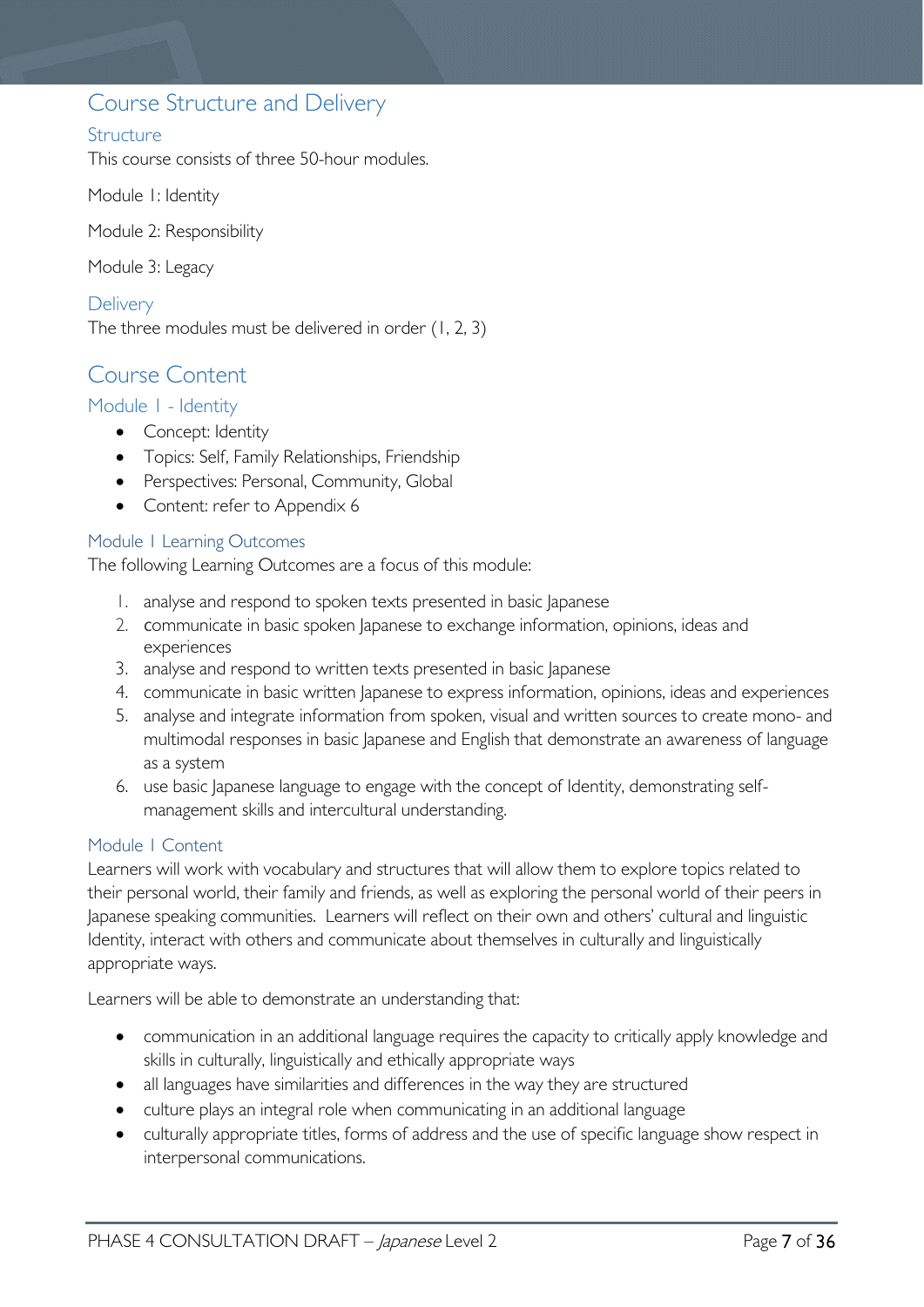#### Key knowledge:

Learners will be able to use:

- appropriate terms for family members
- adjectives for personal descriptions
- simple possessive constructions
- present tense affirmative construction of relevant verbs
- present tense negative construction of relevant verbs
- formulaic expressions as vocabulary items
- culturally relevant language and structures.

#### Key skills:

Learners will be able to:

- describe themselves: name, age, where they live, describe personal details etc
- use elements of the language to communicate with and about their friends
- inquire about such information
- analyse, understand and respond to such information
- explain information about their peers in Japanese-speaking cultures, especially name, age, where they live, appearance
- enquire about aspects of peers' personal lives, family and friends
- use elements of the language to demonstrate their understanding of the role of culture in shaping Japanese language.

Learners will develop key knowledge, skills and understandings through using spoken, written and visual texts, role play and opportunities, where possible, to engage with other speakers of Japanese, both in and outside the classroom.

#### <span id="page-7-0"></span>Module 1 Work Requirements Summary

The work requirements of a course are processes, products or performances that provide a significant demonstration of achievement that is measurable against the course's standards. Work requirements need not be the sole form of assessment for a module.

This module includes one (1) set of short responses and one (1) extended response as work requirements.

See Appendix 3 for the full specifications of the Work Requirements of this course.

#### <span id="page-7-1"></span>Module 1 Assessment

This module has a focus on criteria 1, 2, 3, 4, 5 and 6.

#### <span id="page-7-2"></span>Module 2 - Responsibility

Module 2 assumes a knowledge of the language identified in Module 1.

- Concept: Responsibility
- Topics: Home Life and Daily Routine, Community, Education, Part-time Employment
- Perspectives: Personal, Community, Global
- Content: refer to Appendix 6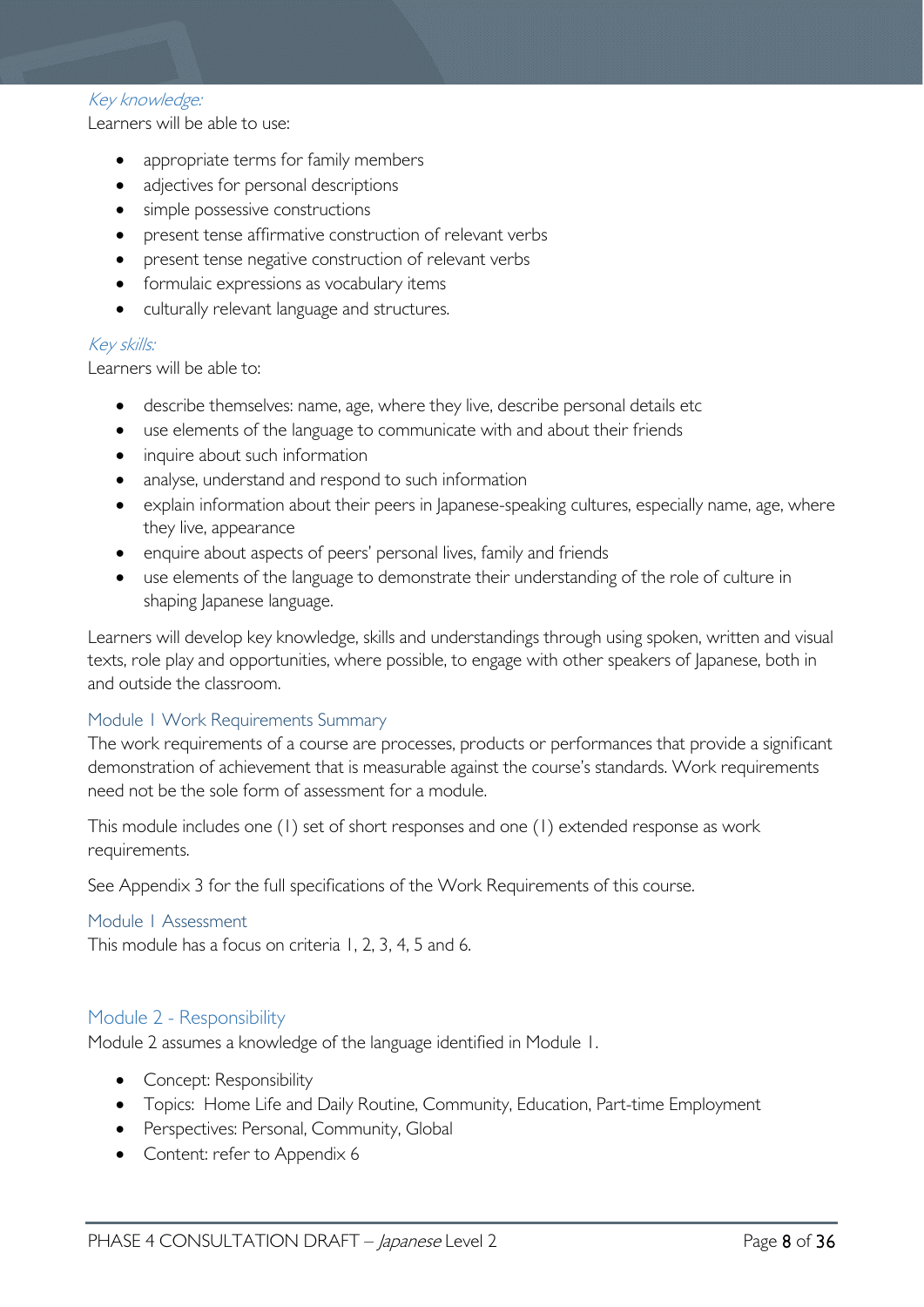#### <span id="page-8-0"></span>Module 2 Learning Outcomes

The following Learning Outcomes are a focus of this module:

- 1. analyse and respond to spoken texts presented in basic Japanese
- 2. communicate in basic spoken Japanese to exchange information, opinions, ideas and experiences
- 3. analyse and respond to written texts presented in basic Japanese
- 4. communicate in basic written Japanese to express information, opinions, ideas and experiences
- 5. analyse and integrate information from spoken, visual and written sources to create mono- and multimodal responses in basic Japanese and English that demonstrate and an awareness of language as a system
- 7. use basic Japanese language to engage with the concept of Responsibility, demonstrating selfmanagement skills and intercultural understanding.

#### <span id="page-8-1"></span>Module 2 Content

Learners will work with vocabulary and structures to explore topics related to their roles and obligations in daily life and as members of the family unit as well as their roles and responsibilities within the wider community. This includes the learner's role at school, in community groups and in part-time employment. Learners will explore opportunities for education and part-time employment for their peers in Japan and Japanese-speaking communities, compare and contrast experiences in culturally appropriate ways and reflect on their own and others' opportunities and responsibilities.

Learners will be able to demonstrate an understanding that:

- communication in an additional language requires the capacity to apply knowledge and skills in culturally, linguistically and ethically appropriate ways
- all languages have similarities and differences in the way they are structured
- culture plays a significant role when communicating in an additional language
- family, community and school roles and expectations in their own and others' cultures may vary
- cultural influences shape the value placed on education in different communities and cultures
- the nature, expectations and obligations of part-time employment for young people in Australia and for their peers in Japanese-speaking countries and communities may vary significantly.

#### Key knowledge:

Learners will be able to use:

- vocabulary for family activities, including daily routine, roles and responsibilities
- vocabulary and phrases to talk about the local community
- vocabulary and phrases to talk about school and learning
- vocabulary and phrases to talk about part-time employment
- comparative structures
- present tense of relevant verb constructions
- past tense of relevant verb constructions
- formulaic expressions as vocabulary items.

#### Key skills:

Learners will be able to:

- describe duties within the family
- describe routine considerations of daily life, including food and weather
- describe their physical community and their engagement in the community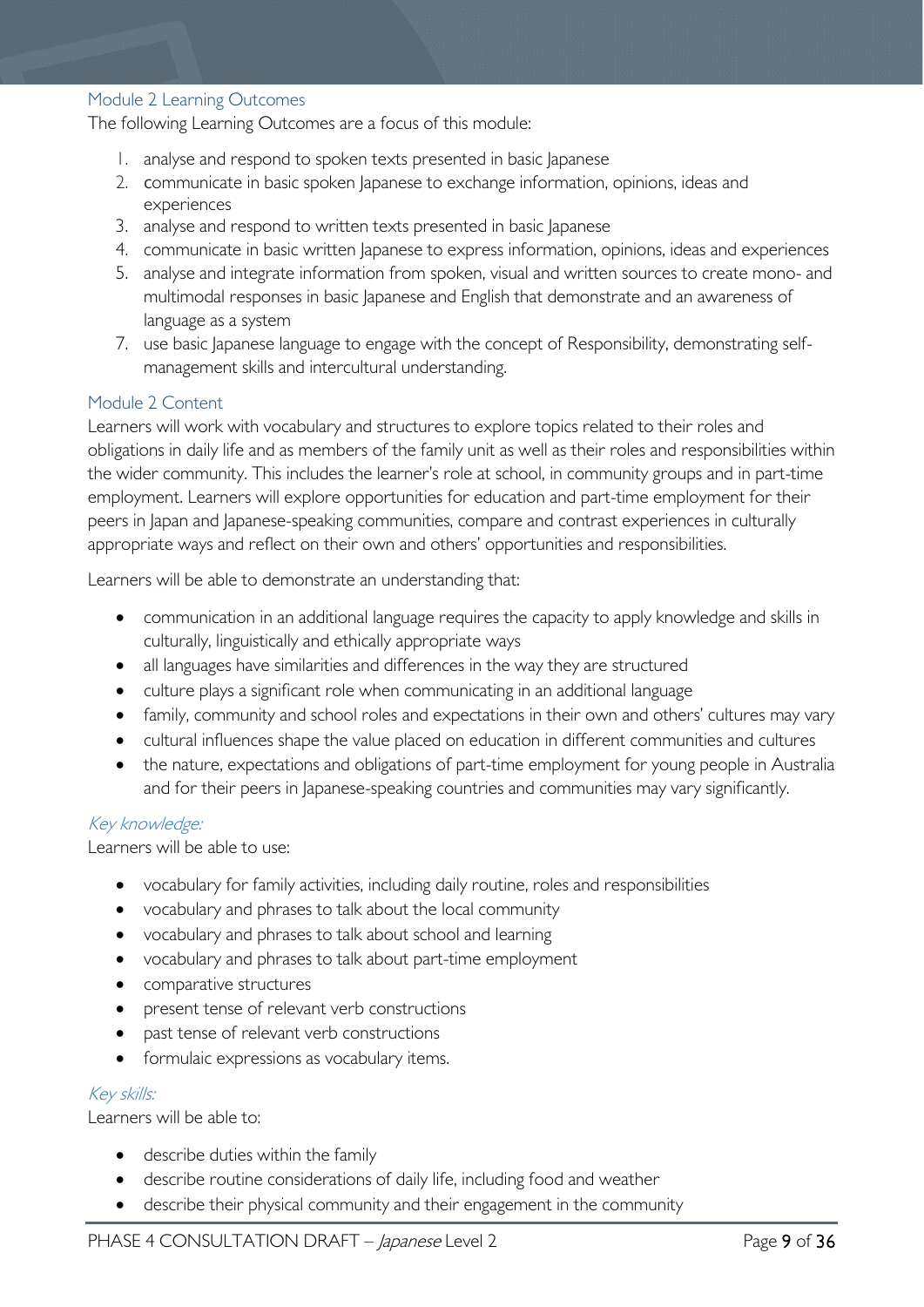- explain responsibilities at school, attitudes to aspects of education and learning
- describe and use language about part-time employment
- enquire about such information
- enquire about and share information about their peers in Japanese-speaking communities, especially duties and roles within the family, education, the community, part-time employment
- analyse and respond to information about family, daily life, education and part-time employment.

Learners will develop key knowledge, skills and understandings through using spoken, written and visual texts, role play and opportunities, where possible, to engage with other speakers of Japanese, both in and outside the classroom.

#### <span id="page-9-0"></span>Module 2 Work Requirements Summary

The work requirements of a course are processes, products or performances that provide a significant demonstration of achievement that is measurable against the course's standards. Work requirements need not be the sole form of assessment for a module.

This module includes one (1) set of short responses and two (2) extended responses as work requirements.

See Appendix 3 for the full specifications of the Work Requirements of this course.

#### <span id="page-9-1"></span>Module 2 Assessment

This module has a focus on criteria 1, 2, 3, 4, 5 and 7.

#### <span id="page-9-2"></span>Module 3 - Legacy

Module 3 assumes a knowledge of the language identified in Modules 1 and 2.

- Concept: Legacy
- Topics: Leisure Time, the Arts, Entertainment, Media, Sport and Travel
- Perspectives: Personal, Community, Global
- Content: refer to Appendix 6

#### <span id="page-9-3"></span>Module 3 Learning Outcomes

The following Learning Outcomes are a focus of this module:

- 1. analyse and respond to spoken texts presented in basic lapanese
- 2. communicate in basic spoken Japanese to exchange information, opinions, ideas and experiences
- 3. analyse and respond to written texts presented in basic Japanese
- 4. communicate in basic written Japanese to express information, opinions, ideas and experiences
- 5. analyse and integrate information from spoken, visual and written sources to create mono- and multimodal responses in basic Japanese and English that demonstrate and an awareness of language as a system
- 8. use basic Japanese language to engage with the concept of Legacy, demonstrating selfmanagement skills and intercultural understanding.

#### <span id="page-9-4"></span>Module 3 Content

Learners will work with vocabulary and structures that will allow them to explore topics related to past and future personal experiences and public events. Learners will also develop the knowledge and skills to explain their involvement with, and opinions of, the arts, entertainment, media, sport and travel, and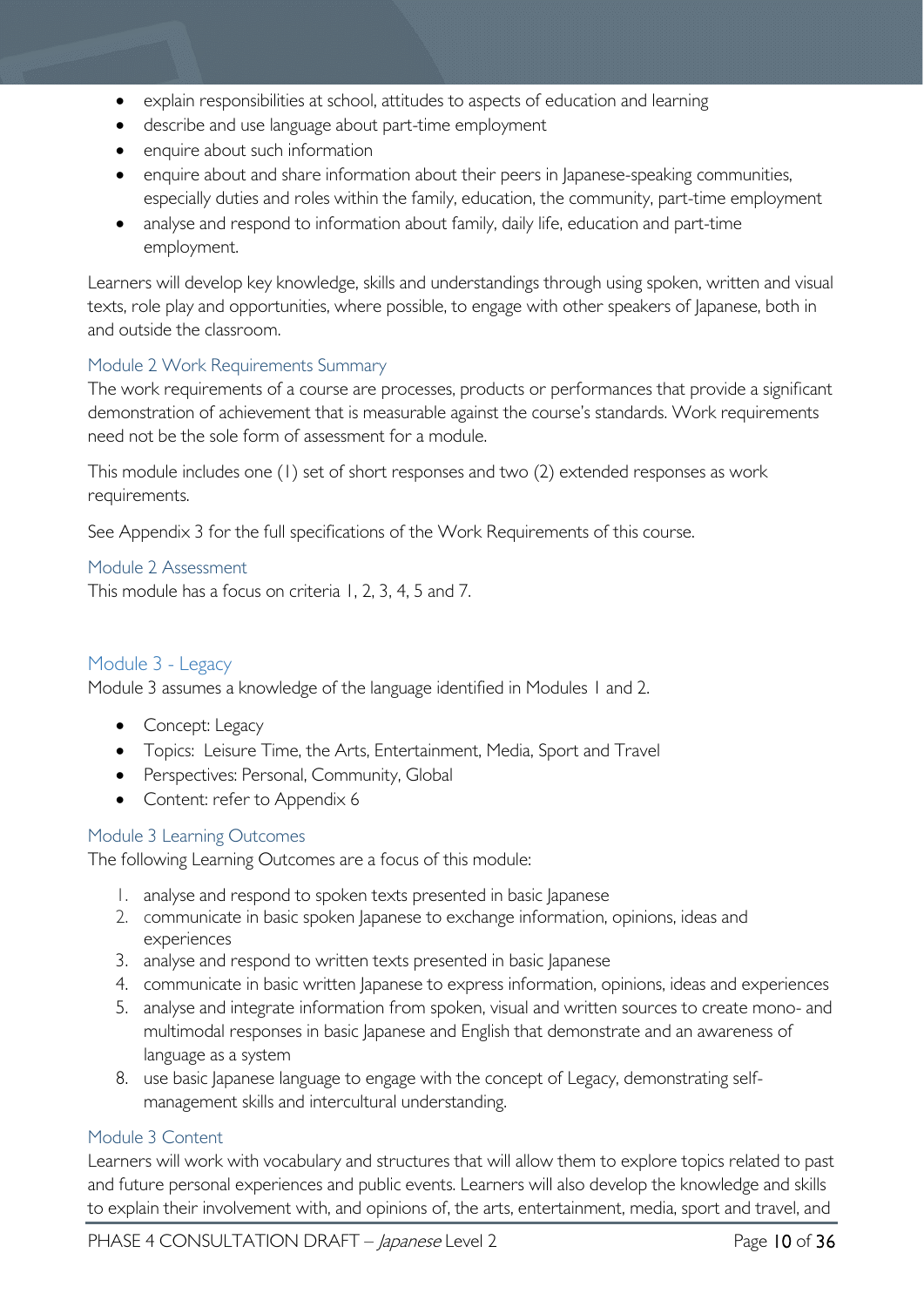have the opportunity to reflect on the role of culture in the development and appreciation of these aspects of daily life.

Learners will be able to demonstrate an understanding that:

- communication in an additional language requires the capacity to apply knowledge and skills in culturally, linguistically and ethically appropriate ways
- languages have similarities and differences in the way they are structured
- culture plays an integral part when communicating in an additional language
- different languages and cultures express the notion of time and ordering of events in different ways
- languages have formal mechanisms for seeking and conveying opinions
- the role and nature of leisure varies across cultures
- culture influences the arts, entertainment and media and shapes the role that they play in young people's lives
- attitudes to travel and the benefits that young people may glean from travelling vary from one culture and language group to the next.

#### Key knowledge:

Learners will be able to use:

- structures to talk about themselves and other people, places and events in the present
- structures to talk about themselves and other people, places and events in the past
- structures to enquire about and express opinions
- structures to make comparisons
- structures to facilitate the formation of complex sentences (e.g. conjunctions)
- formulaic expressions as vocabulary items.

#### Key skills:

Learners will be able to:

- discuss leisure time activities such as sports and hobbies
- enquire about others' leisure time activities
- convey information about travel and transport and make plans for travelling
- discuss entertainment, media and the arts, expressing preferences and opinions
- enquire about others' views of entertainment, media and the arts
- enquire about and share information about leisure time, entertainment, travel and transport for their peers in Japanese-speaking communities
- analyse and respond to information about leisure time activities, entertainment, media and the arts, sports and hobbies, travel and transport.

Learners will develop key knowledge, skills and understandings through using spoken, written and visual texts, role play and opportunities, where possible, to engage with other speakers of Japanese, both in and outside the classroom.

#### <span id="page-10-0"></span>Module 3 Work Requirements Summary

The work requirements of a course are processes, products or performances that provide a significant demonstration of achievement that is measurable against the course's standards. Work requirements need not be the sole form of assessment for a module.

This module includes one (1) folio work requirement.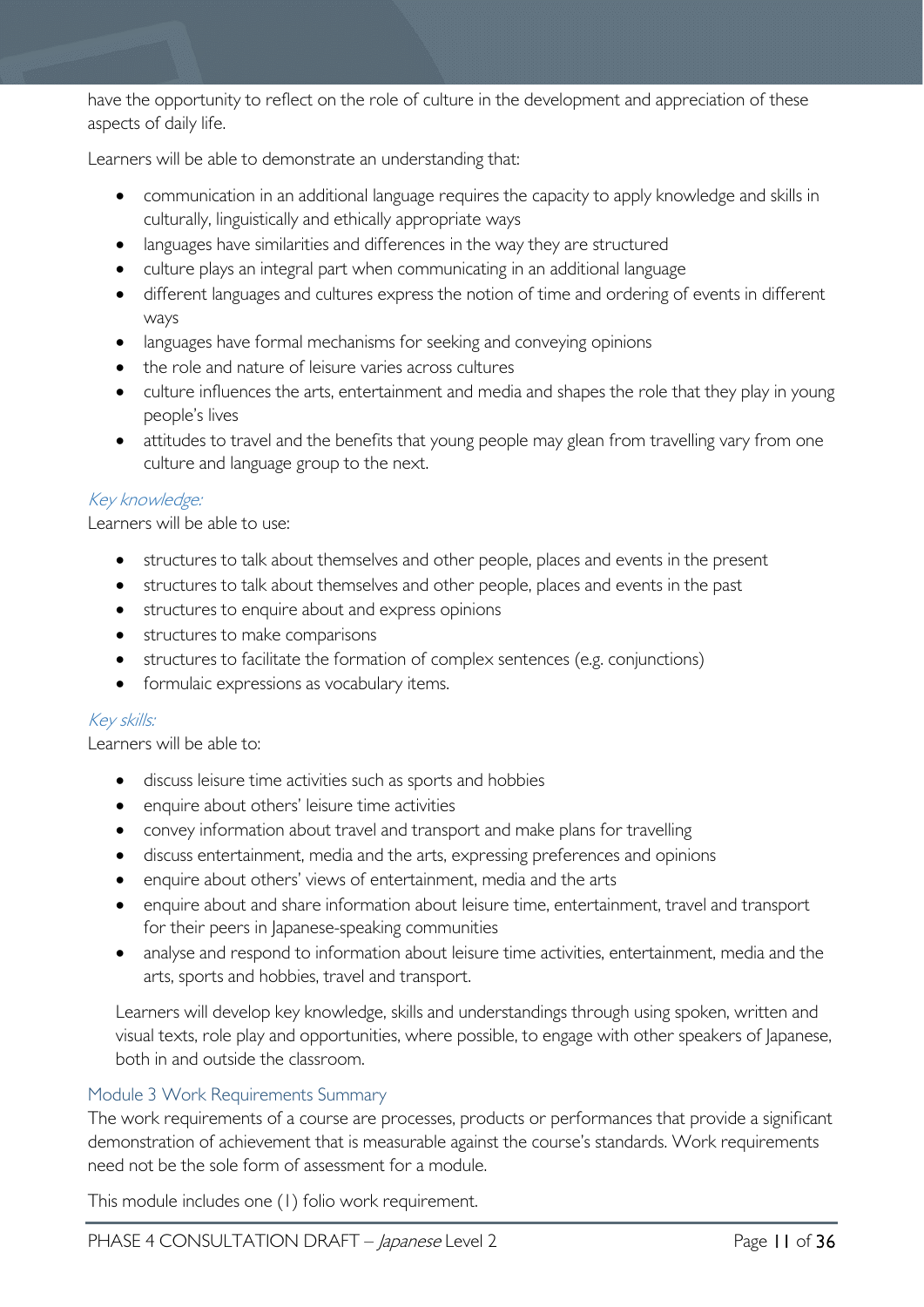See Appendix 3 for the full specifications of the work requirements of this course.

#### <span id="page-11-0"></span>Module 3 Assessment

This module has a focus on criteria 1, 2, 3, 4, 5 and 8.

## <span id="page-11-1"></span>Assessment

Criterion-based assessment is a form of outcomes assessment that identifies the extent of learner achievement at an appropriate end-point of study. Although assessment – as part of the learning program – is continuous, much of it is formative, and is done to help learners identify what they need to do to attain the maximum benefit from their study of the course. Therefore, assessment for summative reporting to TASC will focus on what both teacher and learner understand to reflect endpoint achievement.

The standard of achievement each learner attains on each criterion is recorded as a rating 'A', 'B', or 'C', according to the outcomes specified in the standards section of the course.

A 't' notation must be used where a learner demonstrates any achievement against a criterion less than the standard specified for the 'C' rating.

A 'z' notation is to be used where a learner provides no evidence of achievement at all.

Internal assessment of all criteria will be made by the provider. Providers will report the learner's rating for each criterion to TASC.

#### <span id="page-11-2"></span>Criteria

|                | Module I                              | Module 2 | Module 3         |
|----------------|---------------------------------------|----------|------------------|
| Criteria Focus | $1, 2, 3, 4, 5, 6$   1, 2, 3, 4, 5, 7 |          | 1, 2, 3, 4, 5, 8 |

The assessment for *Japanese* Level 2 will be based on the degree to which the learner can:

- 1. analyse and respond to basic spoken Japanese
- 2. communicate in basic spoken Japanese
- 3. analyse and respond to basic written Japanese
- 4. communicate in basic written Japanese
- 5. analyse and integrate information in basic Japanese from multiple texts to create written responses
- 6. use basic Japanese to engage with the concept of Identity
- 7. use basic Japanese to engage with the concept of Responsibility
- 8. use basic Japanese to engage with the concept of Legacy.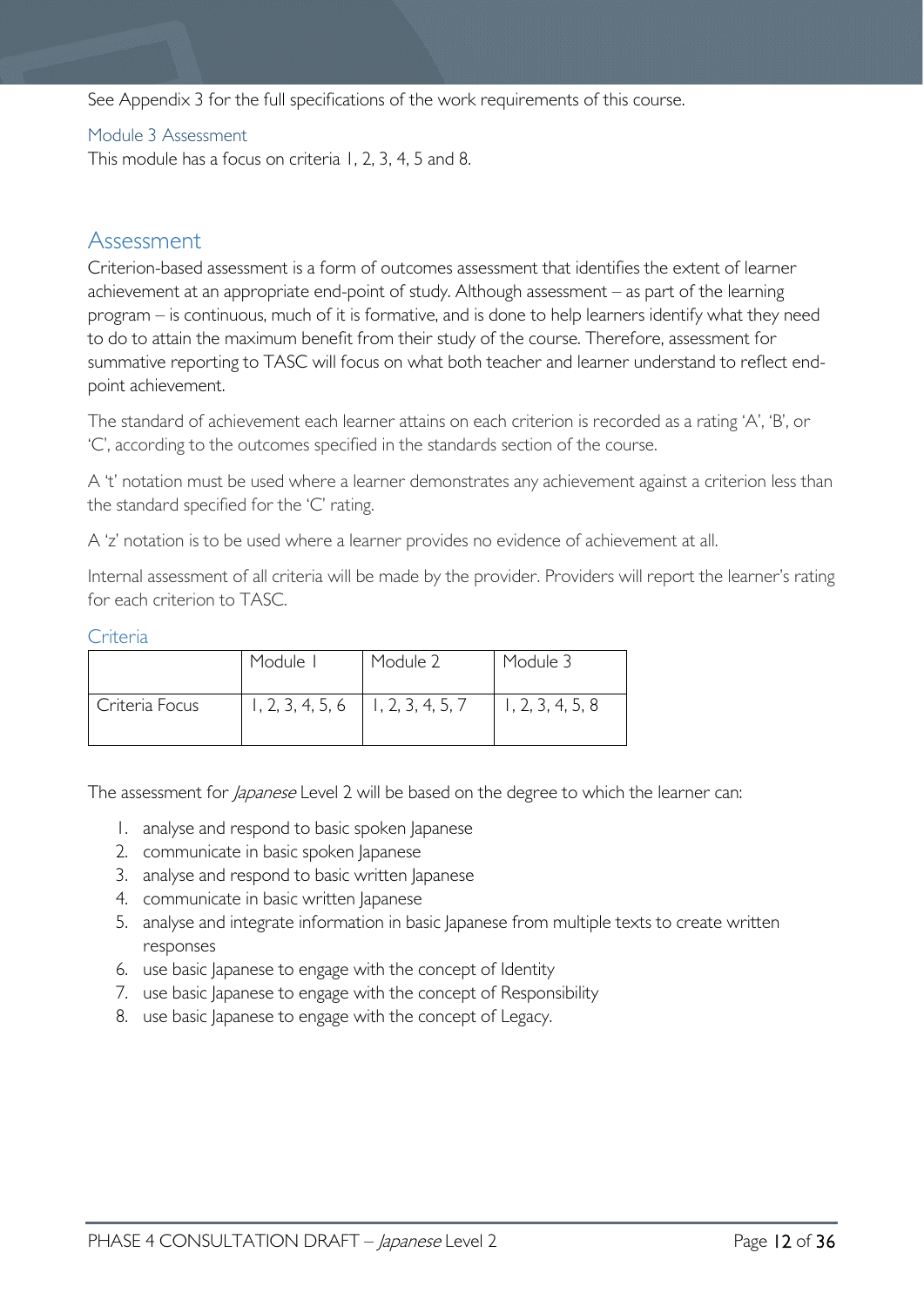#### <span id="page-12-0"></span>**Standards**

Criterion 1: analyse and respond to basic spoken Japanese

Based on the language and structures in this Level 2 course, the learner listens to basic spoken Japanese and:

| <b>Standard Element</b>                | Rating C                                                                                                                                                  | Rating B                                                                                                                   | Rating A                                                                                                                                            |
|----------------------------------------|-----------------------------------------------------------------------------------------------------------------------------------------------------------|----------------------------------------------------------------------------------------------------------------------------|-----------------------------------------------------------------------------------------------------------------------------------------------------|
| $EI - general$ ideas                   | identifies, analyses and<br>responds to a limited<br>range of general ideas on<br>a limited range of familiar<br>topics in spoken<br>apanese <sup>†</sup> | identifies, analyses and<br>responds to a range of<br>general ideas on a range<br>of familiar topics in<br>spoken Japanese | consistently and<br>accurately identifies,<br>analyses and responds to<br>general ideas on a wide<br>range of familiar topics in<br>spoken Japanese |
| $E2$ – specific $^{\prime}$<br>details | identifies, analyses and<br>responds to limited<br>specific details expressed<br>in spoken Japanese                                                       | identifies, analyses and<br>responds to specific<br>details expressed in<br>spoken Japanese                                | identifies, analyses and<br>responds to a wide range<br>of specific details<br>expressed in spoken<br>Japanese                                      |

† Spoken Japanese may include, but is not limited to: single speakers, conversations, computer-generated voice, recordings, live production.

#### Criterion 2: communicate in basic spoken Japanese

Based on the language and structures in this Level 2 course, the learner communicates in basic spoken Japanese and:

| <b>Standard Element</b>                                          | Rating C                                                                                                                  | <b>Rating B</b>                                                                                        | Rating A                                                                                                                 |
|------------------------------------------------------------------|---------------------------------------------------------------------------------------------------------------------------|--------------------------------------------------------------------------------------------------------|--------------------------------------------------------------------------------------------------------------------------|
| $EI$ – range and<br>relevance of<br>vocabulary and<br>structures | uses a limited range<br>of vocabulary and<br>repeats simple<br>structures in speaking<br>about familiar topics            | uses a range of vocabulary<br>and a range of simple<br>structures in speaking about<br>familiar topics | uses a wide range of<br>relevant vocabulary and<br>simple and complex in<br>speaking about familiar<br>topics structures |
| $E2$ – accuracy of<br>structures                                 | uses a range of<br>structures with<br>frequent errors and<br>makes frequent<br>errors if using more<br>complex structures | uses a range of structures<br>with some errors and<br>makes some errors in more<br>complex structures  | uses a range of structures<br>with few errors and makes<br>occasional errors in more<br>complex structures               |
| - delivery<br>E3                                                 | demonstrates<br>accurate delivery of a<br>limited range of<br>language <sup>†</sup>                                       | demonstrates clear and<br>accurate delivery of a range<br>of language <sup>†</sup>                     | demonstrates clear and<br>accurate delivery of a wide<br>range of language <sup>†</sup>                                  |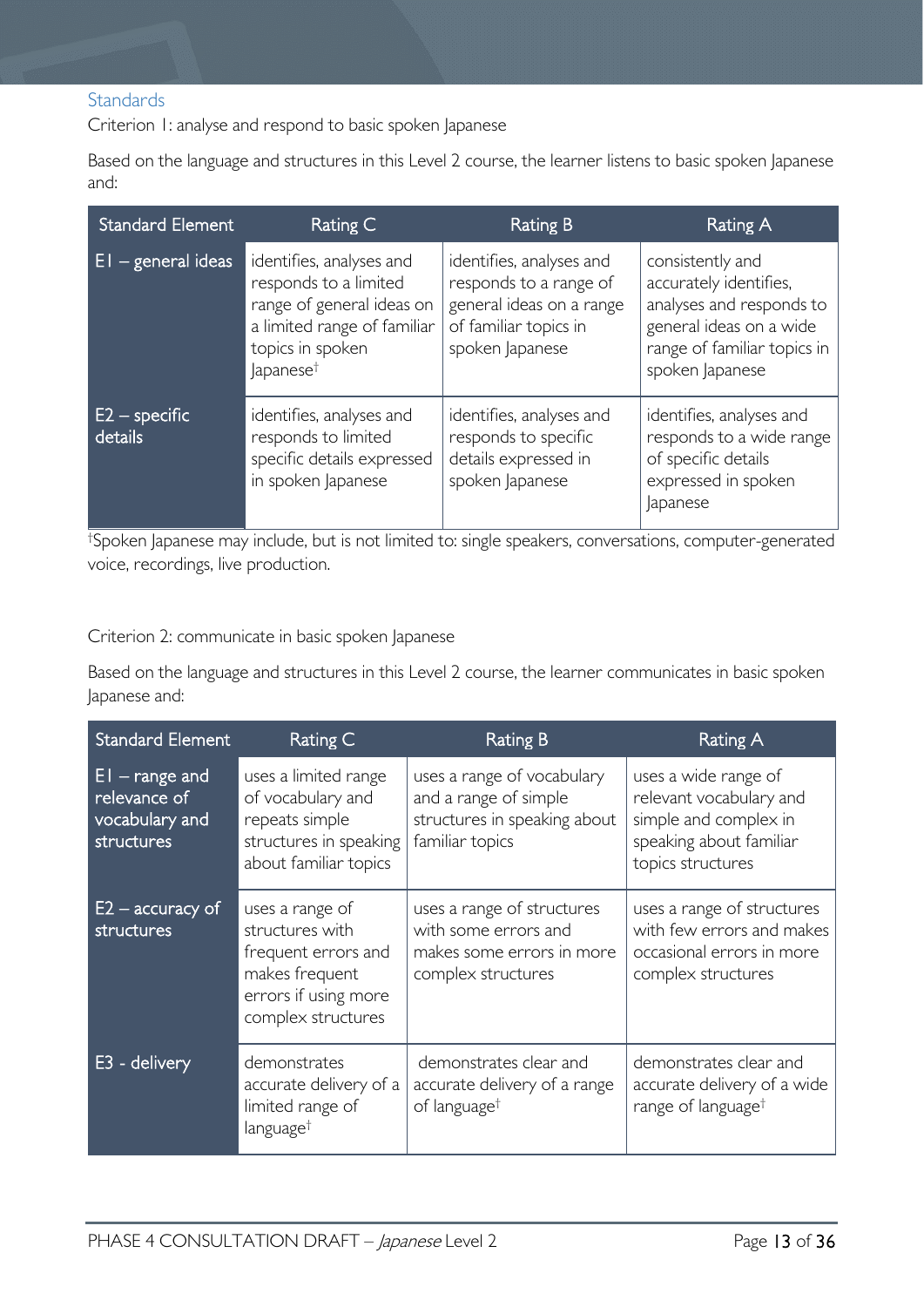| <b>Standard Element</b>                            | Rating C                                                                                                                                                                                  | <b>Rating B</b>                                                                                                                                                                              | <b>Rating A</b>                                                                                                      |
|----------------------------------------------------|-------------------------------------------------------------------------------------------------------------------------------------------------------------------------------------------|----------------------------------------------------------------------------------------------------------------------------------------------------------------------------------------------|----------------------------------------------------------------------------------------------------------------------|
| $E4 -$ fluency of<br>responses                     | responds with<br>frequent hesitation,<br>may rely on<br>assistance from the<br>interlocutor to<br>respond                                                                                 | responds cohesively when<br>using familiar, pre-learned<br>structures, but may hesitate<br>when using less familiar<br>language and topics                                                   | responds spontaneously,<br>effectively and cohesively<br>on a wide range of familiar<br>topics                       |
| $E5 -$<br>communication<br>strategies <sup>§</sup> | sustains interaction<br>on a limited range of<br>familiar topics by<br>using well-rehearsed<br>language and<br>frequently relying on<br>the interlocutor for<br>assistance <sup>‡</sup> . | sustains interaction on a<br>range of familiar topics using<br>a range of communication<br>strategies although there<br>may be occasional reliance<br>on the interlocutor for<br>assistance. | sustains interaction on a<br>broad range of familiar<br>topics using a wide range<br>of communication<br>strategies. |

† Consider pronunciation, stress and intonation.

‡ Assistance may include, but is not limited to: the student asking for repetition or translation, selfcorrection, asking is something correct, gesturing to convey information, pointing to provide a response

§ Communication strategies may include, but are not limited to: the student initiating an exchange, asking questions, checking for meaning, using discourse markers (filler words), expressing reactions

Criterion 3: analyse and respond to basic written Japanese

Based on the language and structures in this Level 2 course, the learner:

| Standard Element           | Rating C                                                                                                                                                    | Rating B                                                                                                                    | Rating A                                                                                                              |
|----------------------------|-------------------------------------------------------------------------------------------------------------------------------------------------------------|-----------------------------------------------------------------------------------------------------------------------------|-----------------------------------------------------------------------------------------------------------------------|
| $E1 - general ideas$       | identifies, analyses and<br>responds to a limited<br>range of general ideas on<br>a limited range of familiar<br>topics in written<br>Japanese <sup>†</sup> | identifies, analyses and<br>responds to a range of<br>general ideas on a range<br>of familiar topics in<br>written Japanese | identifies, analyses and<br>responds to general<br>ideas on a wide range of<br>familiar topics in written<br>Japanese |
| $E2$ – specific<br>details | identifies, analyses and<br>responds to a limited<br>number of specific details<br>expressed in written<br>Japanese                                         | identifies, analyses and<br>responds to some<br>specific details expressed<br>in written Japanese                           | identifies, analyses and<br>responds to a wide range<br>of specific details<br>expressed in written<br><i>apanese</i> |

† Written Japanese may include, but is not limited to: printed, handwritten, online, personal, public, mass communications.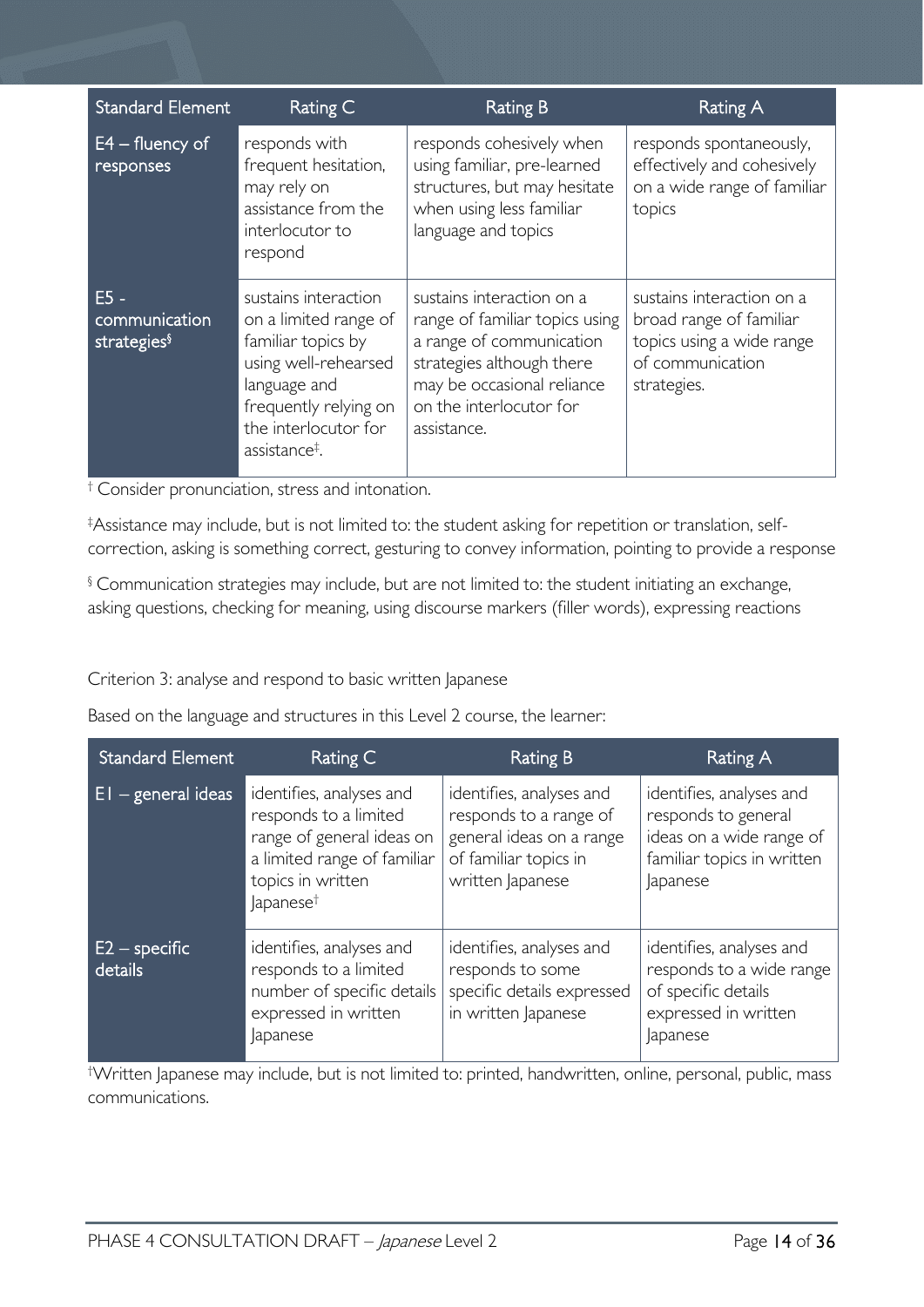Criterion 4: communicate in basic written Japanese

| <b>Standard Element</b>                                          | Rating C                                                                                                                                                                                             | <b>Rating B</b>                                                                                                                                               | Rating A                                                                                                                                                                                  |
|------------------------------------------------------------------|------------------------------------------------------------------------------------------------------------------------------------------------------------------------------------------------------|---------------------------------------------------------------------------------------------------------------------------------------------------------------|-------------------------------------------------------------------------------------------------------------------------------------------------------------------------------------------|
| $EI - range$ and<br>relevance of<br>vocabulary and<br>structures | uses a limited range of<br>vocabulary and simple<br>structures to<br>communicate                                                                                                                     | uses a range of<br>vocabulary and simple<br>structures effectively<br>with some attempts to<br>use more varied and<br>complex structures                      | uses a wide range of<br>relevant vocabulary and<br>simple and complex<br>structures to<br>communicate                                                                                     |
| $E2$ – accuracy of<br>structures                                 | uses a range of<br>structures with frequent<br>errors and makes<br>frequent errors if using<br>more complex<br>structures                                                                            | uses a range of<br>structures with some<br>errors and makes some<br>errors in more complex<br>structures                                                      | uses a range of<br>structures with few<br>errors and makes<br>occasional errors in<br>more complex<br>structures                                                                          |
| $E3$ – orthography                                               | writes a limited range of<br>high-frequency<br>characters from memory<br>but they may be<br>inaccurate or incomplete<br>and representation may<br>impede meaning.<br>Basic punctuation is<br>correct | writes a range of<br>characters accurately for<br>high-frequency words.<br>Errors may occur but<br>seldom impede meaning.<br>Punctuation is mostly<br>correct | writes a wide range of<br>characters accurately.<br>Execution of more<br>complex characters may<br>be inaccurate but<br>meaning is not impeded.<br>Uses punctuation to<br>enhance meaning |
| $E4$ – context,<br>purpose and<br>audience                       | creates a response that is<br>relevant to context or<br>purpose or audience.                                                                                                                         | creates a response that is<br>mostly relevant to two<br>of: context, purpose and<br>audience.                                                                 | creates a response that is<br>relevant to context,<br>purpose and audience.                                                                                                               |

Based on the language and structures in this Level 2 course, the learner:

Criterion 5: analyse and integrate information in basic Japanese from multiple texts to create written responses

Based on the language and structures in this Level 2 course, the learner:

| <b>Standard Element</b>                                                | Rating C                                                                                                                                      | <b>Rating B</b>                                                                                                          | Rating A                                                                                                                      |
|------------------------------------------------------------------------|-----------------------------------------------------------------------------------------------------------------------------------------------|--------------------------------------------------------------------------------------------------------------------------|-------------------------------------------------------------------------------------------------------------------------------|
| $EI$ – analysis of<br>information in<br>Japanese to<br>complete a task | analyses at least two<br>texts in Japanese from<br>different modes <sup>†</sup> and<br>identifies a limited range<br>of information and ideas | analyses at least two<br>texts in Japanese from<br>different modes and<br>identifies a range of<br>information and ideas | analyses at least two<br>texts in Japanese from<br>different modes and<br>identifies a wide range of<br>information and ideas |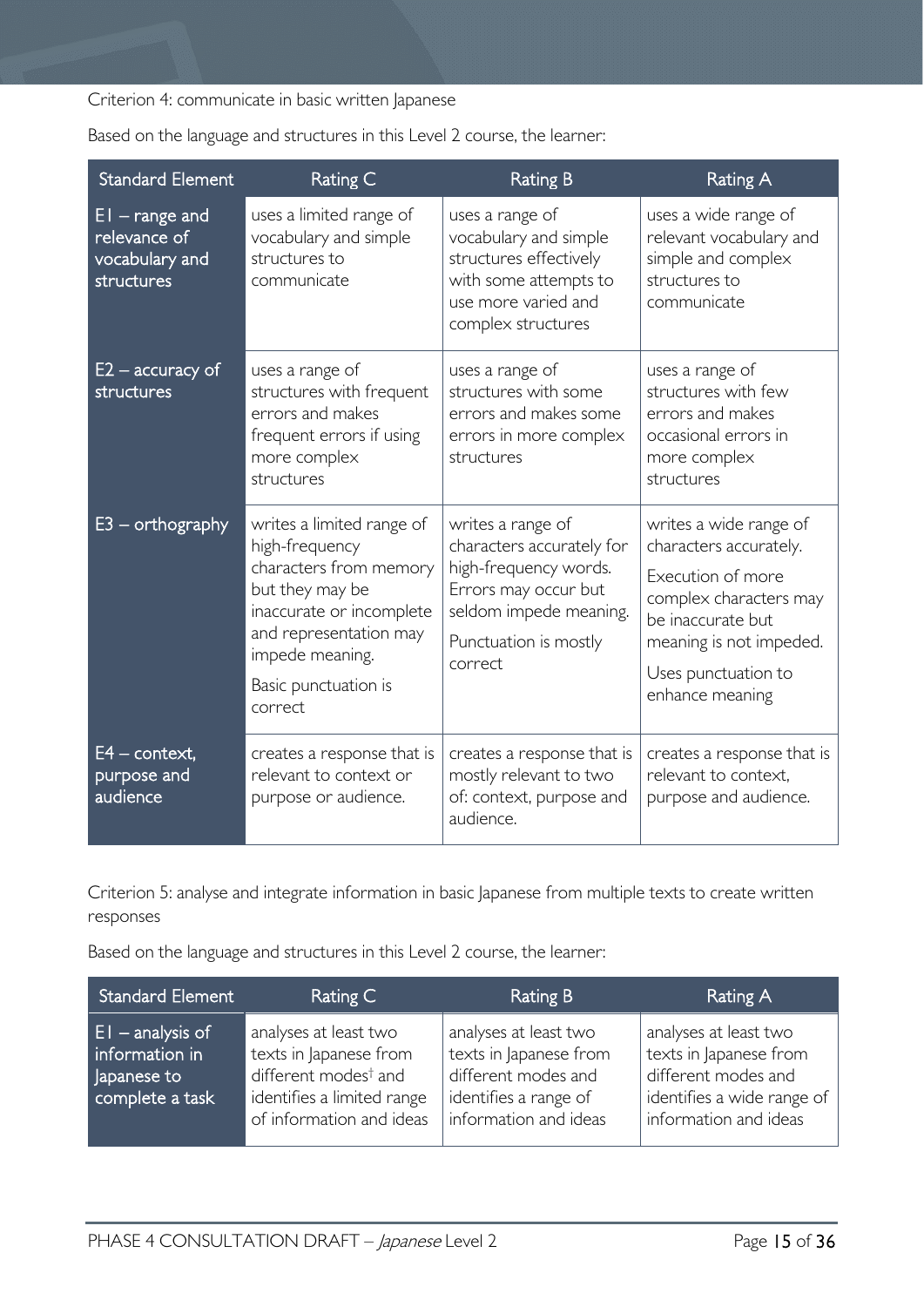| <b>Standard Element</b>                                                                             | Rating C                                                                                                                                                                                                | <b>Rating B</b>                                                                                                                                                                                   | Rating A                                                                                                                                                                                    |
|-----------------------------------------------------------------------------------------------------|---------------------------------------------------------------------------------------------------------------------------------------------------------------------------------------------------------|---------------------------------------------------------------------------------------------------------------------------------------------------------------------------------------------------|---------------------------------------------------------------------------------------------------------------------------------------------------------------------------------------------|
| $E2 -$ synthesis of<br>information and<br>creation of a<br>response text <sup>#</sup> in<br>English | synthesises a limited<br>range of relevant<br>information from at least<br>two different modes to<br>create a response text in<br>English                                                               | synthesises a range of<br>relevant information<br>from at least two<br>different modes to<br>create a response text in<br>English                                                                 | synthesises a wide range<br>of relevant information<br>from at least two<br>different modes to<br>create a response text in<br>English                                                      |
| $E3$ – reflection on<br>language as a<br>system                                                     | identifies limited<br>examples of similarities<br>and differences between<br>Japanese and English and<br>provides limited depth to<br>reflections in English<br>about Japanese as a<br>language system. | describes a range of<br>examples of similarities<br>and differences between<br>Japanese and English and<br>provides depth to<br>reflections in English<br>about Japanese as a<br>language system. | explains a broad range of<br>examples of similarities<br>and differences between<br>Japanese and English and<br>reflects insightfully in<br>English about Japanese as<br>a language system. |

† A mode can be: spoken, written, visual, multimodal.

‡ The response text can be in any mode.

Criterion 6: use basic Japanese to engage with the concept of Identity

Based on the language and structures in Module 1 of this Level 2 course, the learner:

| <b>Standard Element</b>            | Rating C                                                                                                                                                                                                                                                                                                            | <b>Rating B</b>                                                                                                                                                                                                                                                                            | Rating A                                                                                                                                                                                                                                                                                      |
|------------------------------------|---------------------------------------------------------------------------------------------------------------------------------------------------------------------------------------------------------------------------------------------------------------------------------------------------------------------|--------------------------------------------------------------------------------------------------------------------------------------------------------------------------------------------------------------------------------------------------------------------------------------------|-----------------------------------------------------------------------------------------------------------------------------------------------------------------------------------------------------------------------------------------------------------------------------------------------|
| $EI$ – use of<br>relevant language | recognises <sup>†</sup> and<br>produces <sup>‡</sup> a limited range<br>of the Japanese<br>vocabulary, characters<br>and structures required<br>to engage with the<br>concept of Identity in<br>Japanese language and<br>culture                                                                                    | recognises <sup>†</sup> and<br>produces <sup><math>‡</math></sup> a range of the<br>Japanese vocabulary,<br>characters and structures<br>required to engage with<br>the concept of Identity in<br>Japanese language and<br>culture                                                         | recognises <sup>†</sup> and<br>produces <sup>‡</sup> a wide range<br>of the Japanese<br>vocabulary, characters<br>and structures required<br>to engage with the<br>concept of Identity in<br>Japanese language and<br>culture                                                                 |
| $E2 - self$<br>management skills   | maintains task focus for<br>limited periods of time <sup>§</sup><br>and/or uses a limited<br>range of strategies <sup>®</sup> to<br>manage and self-check<br>language for the concept<br>of Identity and/or<br>differentiates the<br>information, images,<br>ideas and words of<br>others from the learner's<br>own | maintains task focus for<br>agreed periods of time <sup>§</sup><br>and/or uses a range of<br>strategies to manage and<br>self-check language for<br>the concept of Identity<br>and/or differentiates the<br>information, images,<br>ideas and words of<br>others from the learner's<br>own | maintains task focus<br>consistently <sup>§</sup> and/or uses<br>a wide range of<br>strategies to manage and<br>self-check language for<br>the concept of Identity<br>and/or differentiates the<br>information, images,<br>ideas and words of<br>others from the learner's<br>own as directed |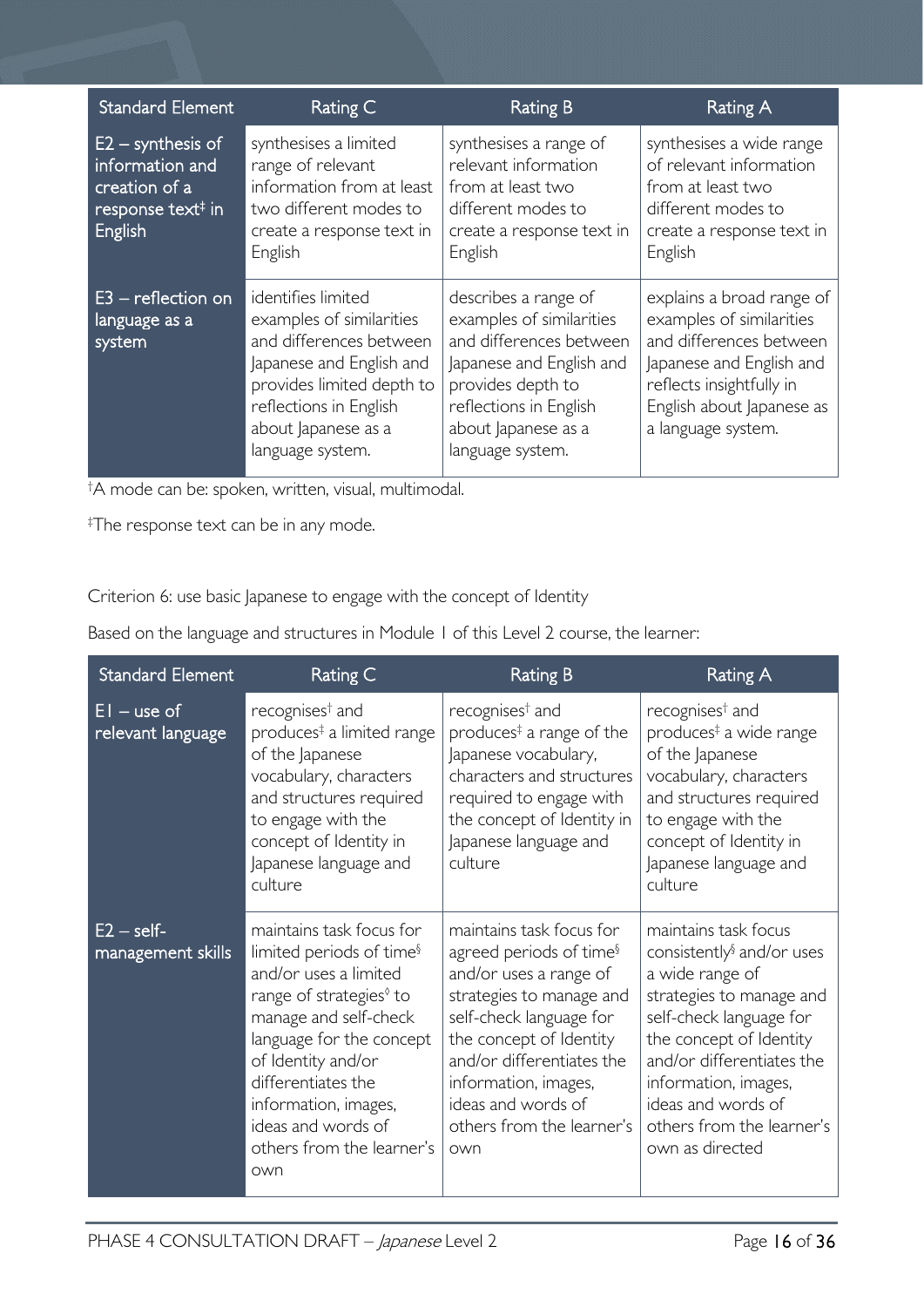| <b>Standard Element</b>               | Rating C                                                                                                                                                                                                                                                  | <b>Rating B</b>                                                                                                                                                                                                                                  | <b>Rating A</b>                                                                                                                                                                                                                               |
|---------------------------------------|-----------------------------------------------------------------------------------------------------------------------------------------------------------------------------------------------------------------------------------------------------------|--------------------------------------------------------------------------------------------------------------------------------------------------------------------------------------------------------------------------------------------------|-----------------------------------------------------------------------------------------------------------------------------------------------------------------------------------------------------------------------------------------------|
| $E3$ – intercultural<br>understanding | demonstrates limited<br>depth to reflections in<br>English when comparing<br>the concept of Identity in<br>Japanese and own<br>language and culture.<br>Uses a limited range of<br>relevant examples in<br>Japanese to support<br>reflections in English. | demonstrates depth to<br>reflections in English<br>when comparing the<br>concept of Identity in<br>Japanese and Australian<br>language and culture.<br>Uses a range of relevant<br>examples in Japanese to<br>support reflections in<br>English. | demonstrates insightful<br>reflection in English<br>when comparing the<br>concept of Identity in<br>Japanese and Australian<br>language and culture.<br>Uses a wide range of<br>examples in Japanese to<br>support reflections in<br>English. |

<sup>†</sup> demonstrated through the macroskills of listening and reading

‡ demonstrated through the macroskills of speaking and writing

§ Considerations may include, but are not limited to the choice of strategies, completion of tasks related to Identity, adherence to deadlines, timelines etc.

◊ Strategies may include, but are not limited to: consideration of paper or electronic dictionaries, translation technologies, awareness of point of view, ethical strategies for translating and checking accuracy, development of personalised rote-learning techniques

Criterion 7: use basic Japanese to engage with the concept of Responsibility

Based on the language and structures in Module 2 of this Level 2 course, the learner:

| <b>Standard Element</b>                | Rating C                                                                                                                                                                                                                               | Rating B                                                                                                                                                                                          | Rating A                                                                                                                                                                                               |
|----------------------------------------|----------------------------------------------------------------------------------------------------------------------------------------------------------------------------------------------------------------------------------------|---------------------------------------------------------------------------------------------------------------------------------------------------------------------------------------------------|--------------------------------------------------------------------------------------------------------------------------------------------------------------------------------------------------------|
| $E1 -$ use of $'$<br>relevant language | recognises <sup>+</sup> and<br>produces <sup>t</sup> a limited<br>range of the Japanese<br>vocabulary, characters<br>and structures required<br>to engage with the<br>concept of Responsibility<br>in Japanese language and<br>culture | recognises and produces<br>a range of the Japanese<br>vocabulary, characters<br>and structures required<br>to engage with the<br>concept of Responsibility<br>in Japanese language and<br>culture | recognises and produces<br>a wide range of the<br>Japanese vocabulary,<br>characters and structures<br>required to engage with<br>the concept of<br>Responsibility in Japanese<br>language and culture |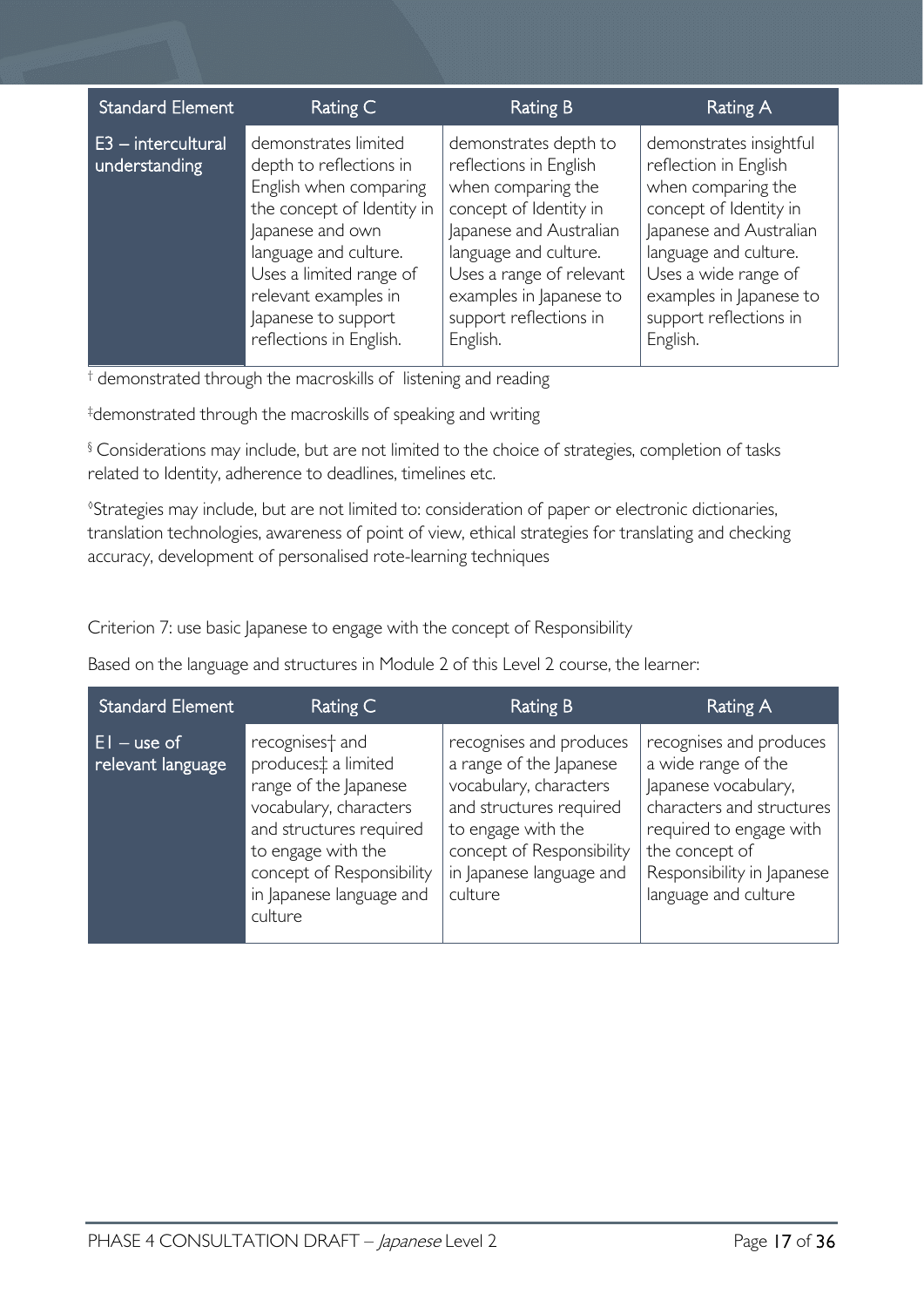| <b>Standard Element</b>               | <b>Rating C</b>                                                                                                                                                                                                                                                                                                           | <b>Rating B</b>                                                                                                                                                                                                                                                                                     | <b>Rating A</b>                                                                                                                                                                                                                                                                                        |
|---------------------------------------|---------------------------------------------------------------------------------------------------------------------------------------------------------------------------------------------------------------------------------------------------------------------------------------------------------------------------|-----------------------------------------------------------------------------------------------------------------------------------------------------------------------------------------------------------------------------------------------------------------------------------------------------|--------------------------------------------------------------------------------------------------------------------------------------------------------------------------------------------------------------------------------------------------------------------------------------------------------|
| $E2 - self$<br>management skills      | maintains task focus for<br>limited periods of time <sup>§</sup><br>and/or uses a limited<br>range of strategies <sup>0</sup> to<br>manage and self-check<br>language for the concept<br>of Responsibility and/or<br>differentiates the<br>information, images,<br>ideas and words of<br>others from the learner's<br>own | maintains task focus for<br>agreed periods of time <sup>§</sup><br>and/or uses a range of<br>strategies to manage and<br>self-check language for<br>the concept of<br>Responsibility and/or<br>differentiates the<br>information, images,<br>ideas and words of<br>others from the learner's<br>own | maintains task focus<br>consistently <sup>§</sup> and/or uses<br>a wide range of<br>strategies to manage and<br>self-check language for<br>the concept of<br>Responsibility and/or<br>differentiates the<br>information, images,<br>ideas and words of<br>others from the learner's<br>own as directed |
| $E3$ – intercultural<br>understanding | demonstrates limited<br>depth to reflections in<br>English when comparing<br>the concept of<br>Responsibility in Japanese<br>and own language and<br>culture. Uses a limited<br>range of relevant<br>examples in Japanese to<br>support reflections in<br>English.                                                        | demonstrates depth to<br>reflections in English<br>when comparing the<br>concept of Responsibility<br>in Japanese and<br>Australian language and<br>culture. Uses a range of<br>relevant examples in<br>Japanese to support<br>reflections in English                                               | demonstrates insightful<br>reflection in English<br>when comparing the<br>concept of Responsibility<br>in Japanese and<br>Australian language and<br>culture. Uses a wide<br>range of examples in<br>Japanese to support<br>reflections in English.                                                    |

† demonstrated through the macroskills of listening and reading

‡ demonstrated through the macroskills of speaking and writing

§ Considerations may include, but are not limited to the choice of strategies, completion of tasks related to Responsibility, adherence to deadlines, timelines etc.

◊ Strategies may include, but are not limited to: consideration of paper or electronic dictionaries, translation technologies, awareness of point of view, ethical strategies for translating and checking accuracy, development of personalised rote-learning techniques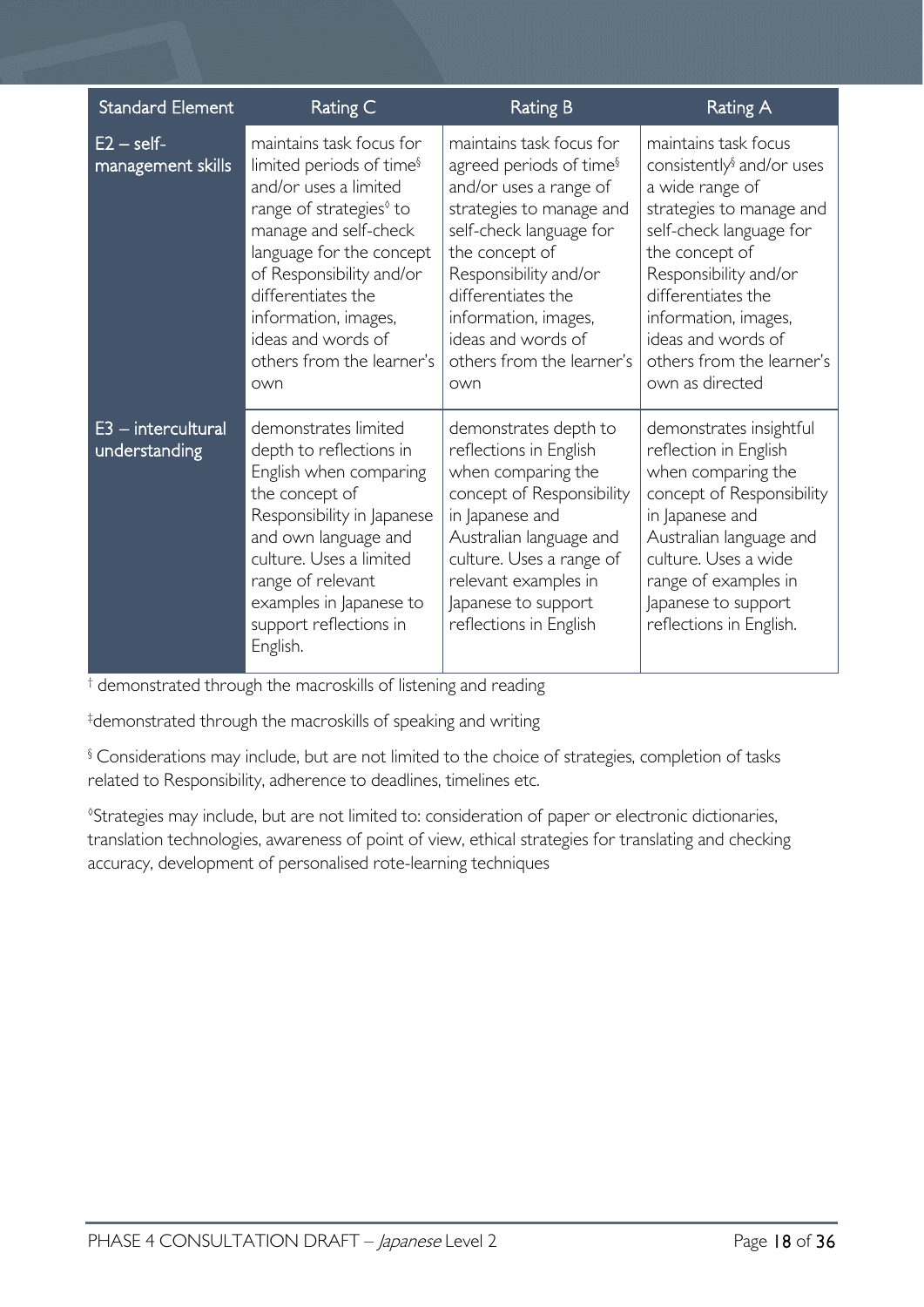Criterion 8: use basic Japanese to engage with the concept of Legacy

Based on the language and structures in Module 3 of this Level 2 course, the learner:

| <b>Standard Element</b>               | Rating C                                                                                                                                                                                                                                                                                                          | <b>Rating B</b>                                                                                                                                                                                                                                                                          | <b>Rating A</b>                                                                                                                                                                                                                                                                             |
|---------------------------------------|-------------------------------------------------------------------------------------------------------------------------------------------------------------------------------------------------------------------------------------------------------------------------------------------------------------------|------------------------------------------------------------------------------------------------------------------------------------------------------------------------------------------------------------------------------------------------------------------------------------------|---------------------------------------------------------------------------------------------------------------------------------------------------------------------------------------------------------------------------------------------------------------------------------------------|
| $EI - use of$<br>relevant language    | recognises <sup>+</sup> and<br>produces‡ a limited<br>range of the Japanese<br>vocabulary, characters<br>and structures required<br>to engage with the<br>concept of Legacy in<br>Japanese language and<br>culture                                                                                                | recognises and produces<br>a range of the Japanese<br>vocabulary, characters<br>and structures required<br>to engage with the<br>concept of Legacy in<br>Japanese language and<br>culture                                                                                                | recognises and produces<br>a wide range of the<br>Japanese vocabulary,<br>characters and structures<br>required to engage with<br>the concept of Legacy in<br>Japanese language and<br>culture                                                                                              |
| $E2 - self$<br>management skills      | maintains task focus for<br>limited periods of time <sup>§</sup><br>and/or uses a limited<br>range of strategies <sup>0</sup> to<br>manage and self-check<br>language for the concept<br>of Legacy and/or<br>differentiates the<br>information, images,<br>ideas and words of<br>others from the learner's<br>own | maintains task focus for<br>agreed periods of time <sup>§</sup><br>and/or uses a range of<br>strategies to manage and<br>self-check language for<br>the concept of Legacy<br>and/or differentiates the<br>information, images,<br>ideas and words of<br>others from the learner's<br>own | maintains task focus<br>consistently <sup>§</sup> and/or uses<br>a wide range of<br>strategies to manage and<br>self-check language for<br>the concept of Legacy<br>and/or differentiates the<br>information, images,<br>ideas and words of<br>others from the learner's<br>own as directed |
| $E3$ – intercultural<br>understanding | demonstrates limited<br>depth to reflections in<br>English when comparing<br>the concept of Legacy in<br>Japanese and own<br>language and culture.<br>Uses a limited range of<br>relevant examples in<br>Japanese to support<br>reflections in English.                                                           | demonstrates depth to<br>reflections in English<br>when comparing the<br>concept of Legacy in<br>Japanese and Australian<br>language and culture.<br>Uses a range of relevant<br>examples in Japanese to<br>support reflections in<br>English.                                           | demonstrates insightful<br>reflection in English<br>when comparing the<br>concept of Legacy in<br>Japanese and Australian<br>language and culture.<br>Uses a wide range of<br>examples in Japanese to<br>support reflections in<br>English.                                                 |

† demonstrated through the macroskills of listening and reading

‡ demonstrated through the macroskills of speaking and writing

§ Considerations may include, but are not limited to the choice of strategies, completion of tasks related to Legacy, adherence to deadlines, timelines etc.

◊ Strategies may include, but are not limited to: consideration of paper or electronic dictionaries, translation technologies, awareness of point of view, ethical strategies for translating and checking accuracy, development of personalised rote-learning techniques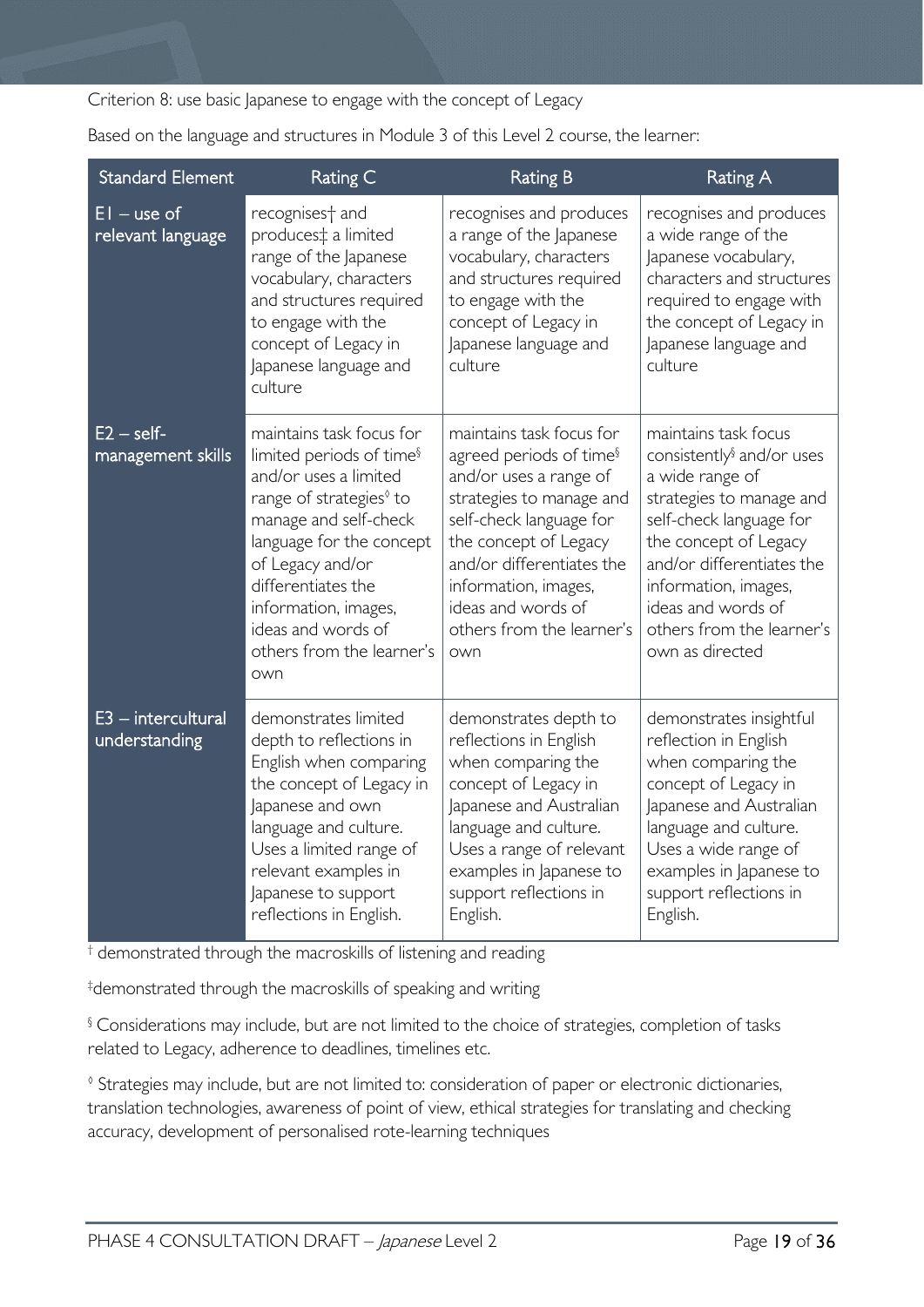## <span id="page-19-0"></span>Quality Assurance

• This will be determined by TASC at time of accreditation.

# <span id="page-19-1"></span>Qualifications and Award Requirements

#### <span id="page-19-2"></span>Level 2

The final award will be determined by the Office of Tasmanian Assessment, Standards and Certification from eight ratings.

The minimum requirements for an award in Japanese Level 2 are as follows:

EXCEPTIONAL ACHIEVEMENT (EA) 6 'A' ratings, 2 'B' ratings

HIGH ACHIEVEMENT (HA) 3 'A' ratings, 4 'B' ratings, 1 'C' rating

COMMENDABLE ACHIEVEMENT (CA) 4 'B' ratings, 3 'C' ratings

SATISFACTORY ACHIEVEMENT (SA) 6 'C' ratings

PRELIMINARY ACHIEVEMENT (PA) 4 'C' ratings

A learner who otherwise achieves the rating for a CA (Commendable Achievement) or SA (Satisfactory Achievement) award but who fails to show any evidence of achievement in one or more criteria ('z' notation) will be issued with a PA (Preliminary Achievement) award.

# <span id="page-19-3"></span>Course Evaluation

• This will be confirmed at time of accreditation.

## <span id="page-19-4"></span>Course Developer

This course has been developed by the Department of Education's Years 9 to 12 Learning Unit in collaboration with Catholic Education Tasmania and Independent Schools Tasmania.

# <span id="page-19-5"></span>Accreditation and Version History

• Details to be determined by TASC at time of accreditation.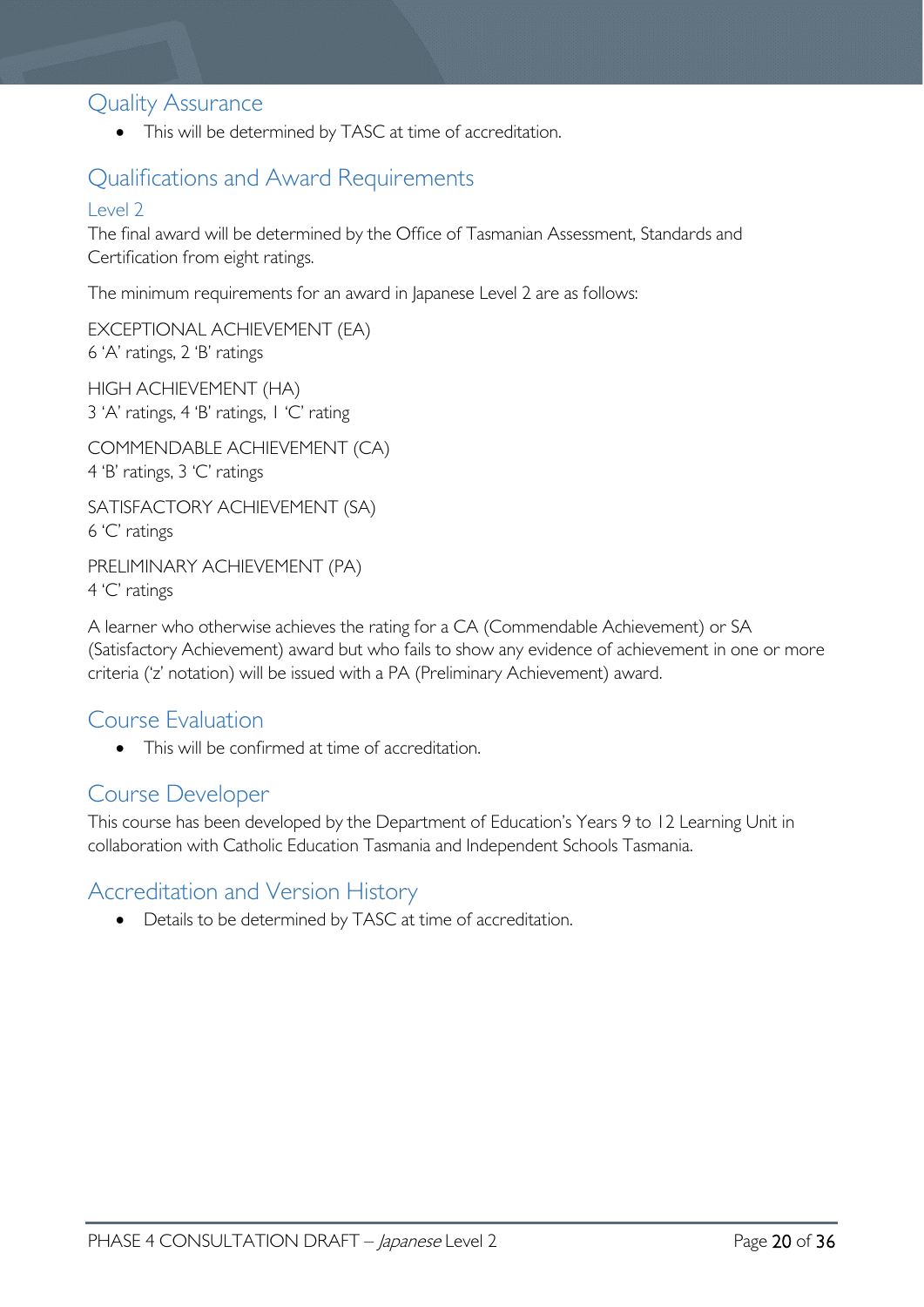# Appendix 1 - Line of Sight

| Learning Outcomes |                |                          |          |           |  |
|-------------------|----------------|--------------------------|----------|-----------|--|
|                   | <b>Content</b> |                          |          |           |  |
|                   |                | <b>Work Requirements</b> |          |           |  |
|                   |                |                          | Criteria |           |  |
|                   |                |                          |          | Standards |  |
|                   |                |                          |          |           |  |

<span id="page-20-0"></span>

| Learning Outcomes                                                       | Course Content | Work                      | Criteria       | Standards       | General                             |
|-------------------------------------------------------------------------|----------------|---------------------------|----------------|-----------------|-------------------------------------|
|                                                                         |                | Requirements              |                |                 | Capabilities (GC)                   |
| analyse and respond to spoken texts presented in basic Japanese         | Module 1, 2, 3 | Module 3                  | $\subset$      | E1,2            | GC:                                 |
|                                                                         |                |                           |                |                 | ြင္းမ်ား $c_2$<br>冒                 |
| communicate in basic spoken Japanese to exchange information,           | Module 1, 2, 3 | Module                    | C <sub>2</sub> | $E$ 1, 2, 3, 4, | GC:                                 |
| opinions, ideas and experiences                                         |                |                           |                |                 | $\rightarrow$ $\epsilon$<br>C.<br>⊫ |
| analyse and respond to written texts presented in basic Japanese        | Module 1, 2, 3 | Module 3                  | C <sub>3</sub> | E1,2            | GC:                                 |
|                                                                         |                |                           |                |                 | $\cdots$ $c_{2}$<br>冒<br>C.         |
| communicate in basic written Japanese to express information,<br>4.     | Module 1, 2, 3 | Module 2, 3               | C <sub>4</sub> | $E$ 1, 2, 3, 4  | GC:                                 |
| opinions, ideas and experiences                                         |                |                           |                |                 | ⊫<br>.మ. ⊙ <sub>న</sub><br>C.       |
| analyse and integrate information from spoken, visual and written<br>5. | Module 1, 2, 3 | Module 1, 2, $3 \mid C$ 5 |                | E1, 2, 3        | GC:                                 |
| sources to create mono- and multimodal responses in basic Japanese      |                |                           |                |                 | <u>ಮಿ ಲ</u> ್<br>l≡l                |
| and English that demonstrate an awareness of language as a system       |                |                           |                |                 |                                     |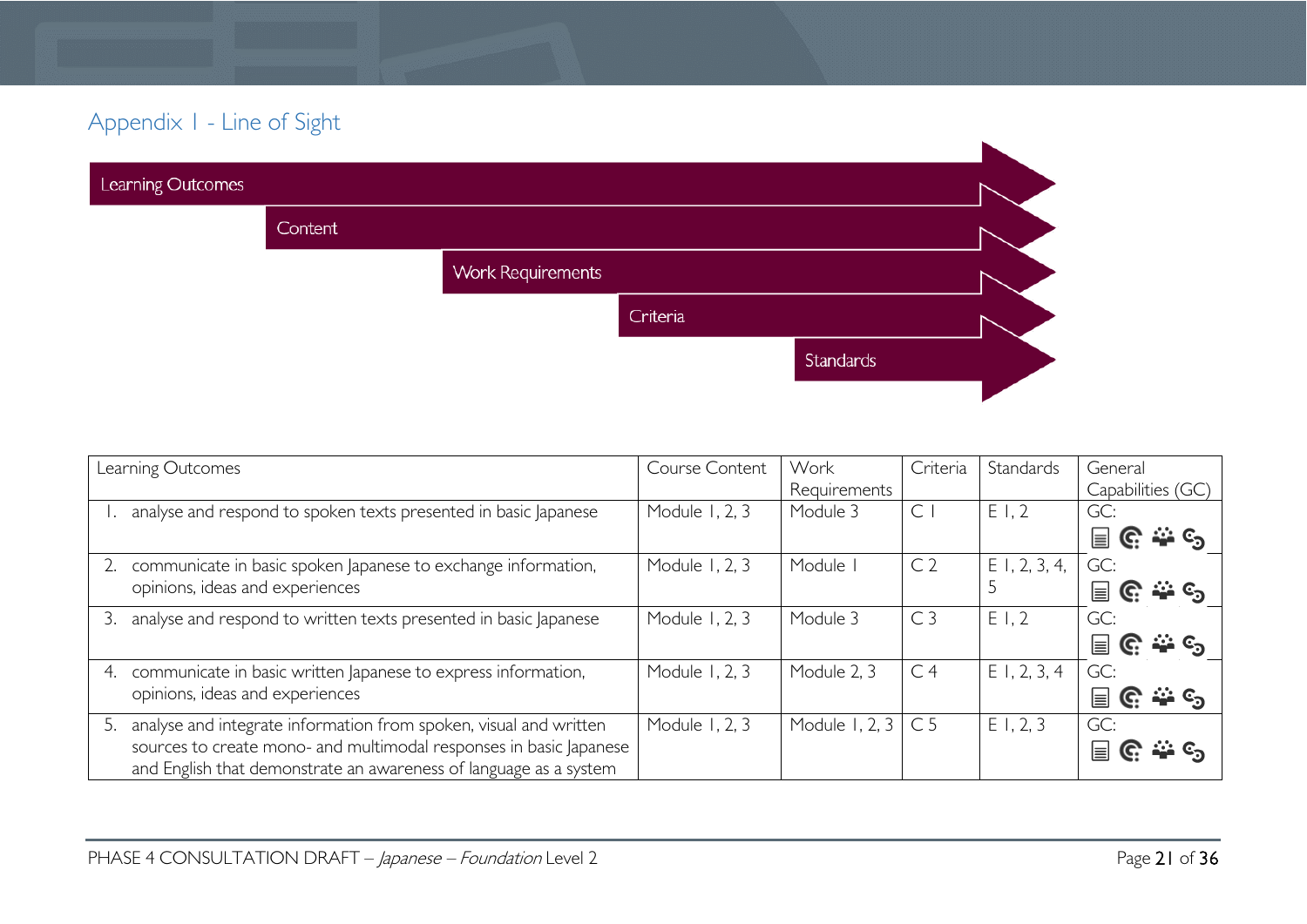|    | Learning Outcomes                                                      | Course Content | Work         | Criteria       | Standards   | General           |
|----|------------------------------------------------------------------------|----------------|--------------|----------------|-------------|-------------------|
|    |                                                                        |                | Requirements |                |             | Capabilities (GC) |
|    | use basic Japanese language to engage with the concept of Identity,    | Module 1, 2, 3 | Module       | C <sub>6</sub> | $E$ 1, 2, 3 | GC:               |
|    | demonstrating self-management skills and intercultural                 |                |              |                |             | ၉ ႏွင့<br>冒       |
|    | understanding                                                          |                |              |                |             |                   |
|    | use basic Japanese language to engage with the concept of              | Module 2       | Module 2     |                | E1, 2, 3    | GC:               |
|    | Responsibility, demonstrating self-management skills and intercultural |                |              |                |             | ၉ ေနေ<br>冒        |
|    | understanding                                                          |                |              |                |             |                   |
| 8. | use basic Japanese language to engage with the concept of Legacy,      | Module 3       | Module 3     | C8             | E1, 2, 3    | GC:               |
|    | demonstrating self-management skills and intercultural                 |                |              |                |             | $\equiv$          |
|    | understanding                                                          |                |              |                |             |                   |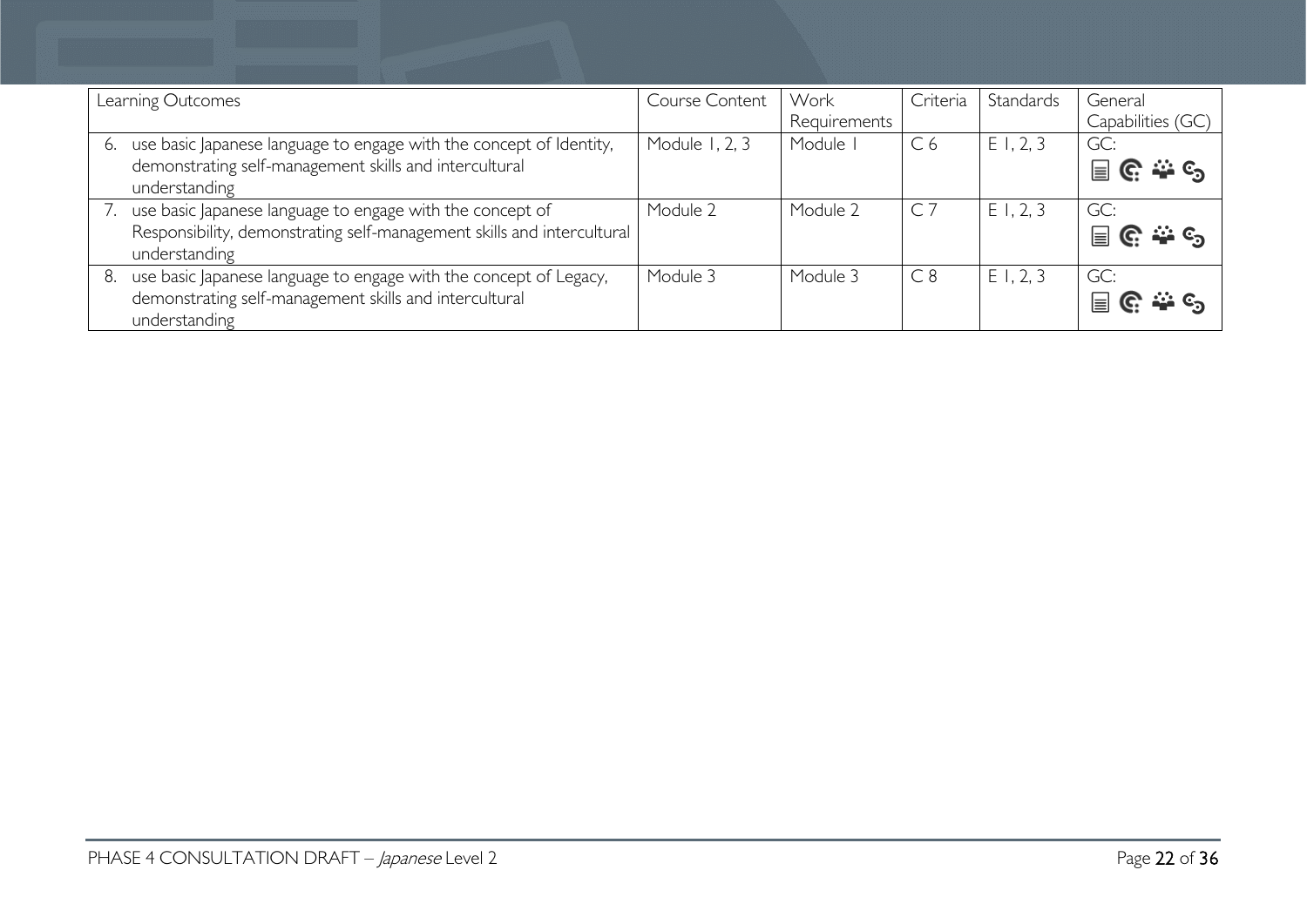# <span id="page-22-0"></span>Appendix 2 - Alignment to Curriculum Frameworks

Japanese Level 2 draws on the following aspects of the Combined Curriculum and Assessment Framework for Languages (CCAFL) DRAFT June 2021:

- Concepts: Identity, Responsibility, Legacy (Topics developed from these concepts to meet the needs of the Tasmanian beginning language student)
- Perspectives: Personal, Community, Global
- Course objectives: Interact in [Language], Analyse [Language], Create meaning in [Language]
- Knowledge and skills to be assessed: reading, writing, speaking, viewing and listening to [Language].
- Content: learning [Language], using [Language] and mediating between [Language]-speaking communities and Australian cultural contexts
- The interrelationship between language and culture and the importance of the link between culture and effective communication
- The development of the capacity for ongoing reflection about languages and cultures, including the learner's own and those of others
- The development of an understanding of language as a system and reflection on how language is used in different contexts and may vary between different individuals and groups.

# <span id="page-22-1"></span>Appendix 3 - Work Requirements

<span id="page-22-2"></span>Module 1 Work Requirements Specifications

Focus Area: Discipline-based Study

Title of Work Requirement: Identity – Personal, Community and Global Perspectives of the Individual Mode /Format: Set of short responses

Description: The teacher leads a conversation with the learner about themselves, their family and friends and the kana and kanji they are learning. Images may be used to prompt responses. The teacher varies questions as appropriate for individual students and reacting to the learner's responses. Size: Ten short responses

Timing: any appropriate time during the module. External agencies: N.A. Relevant Criterion: Criterion 2

Focus Area: Discipline-based Study

Title of Work Requirement: Identity – Self, Family and Friends

Mode /Format: Extended Response

Description: The learner chooses an aspect of the teacher-allocated topic (using authentic materials as appropriate) to research and prepare a multimodal response in Japanese and English to compare and contrast their own situation and that of their peers in Japanese-speaking communities and countries. The teacher provides questions in written or oral form, in Japanese and English as appropriate, to inspire the learner's findings and reflections.

Size: Extended response – approximately 3 minutes of multimodal presentation plus 2*–*3 minutes for follow-up oral questions and 300 words in English with Japanese examples.

Timing: at any time during the module, provided learners have had enough exposure to the topic chosen for the work requirement.

External agencies: N.A.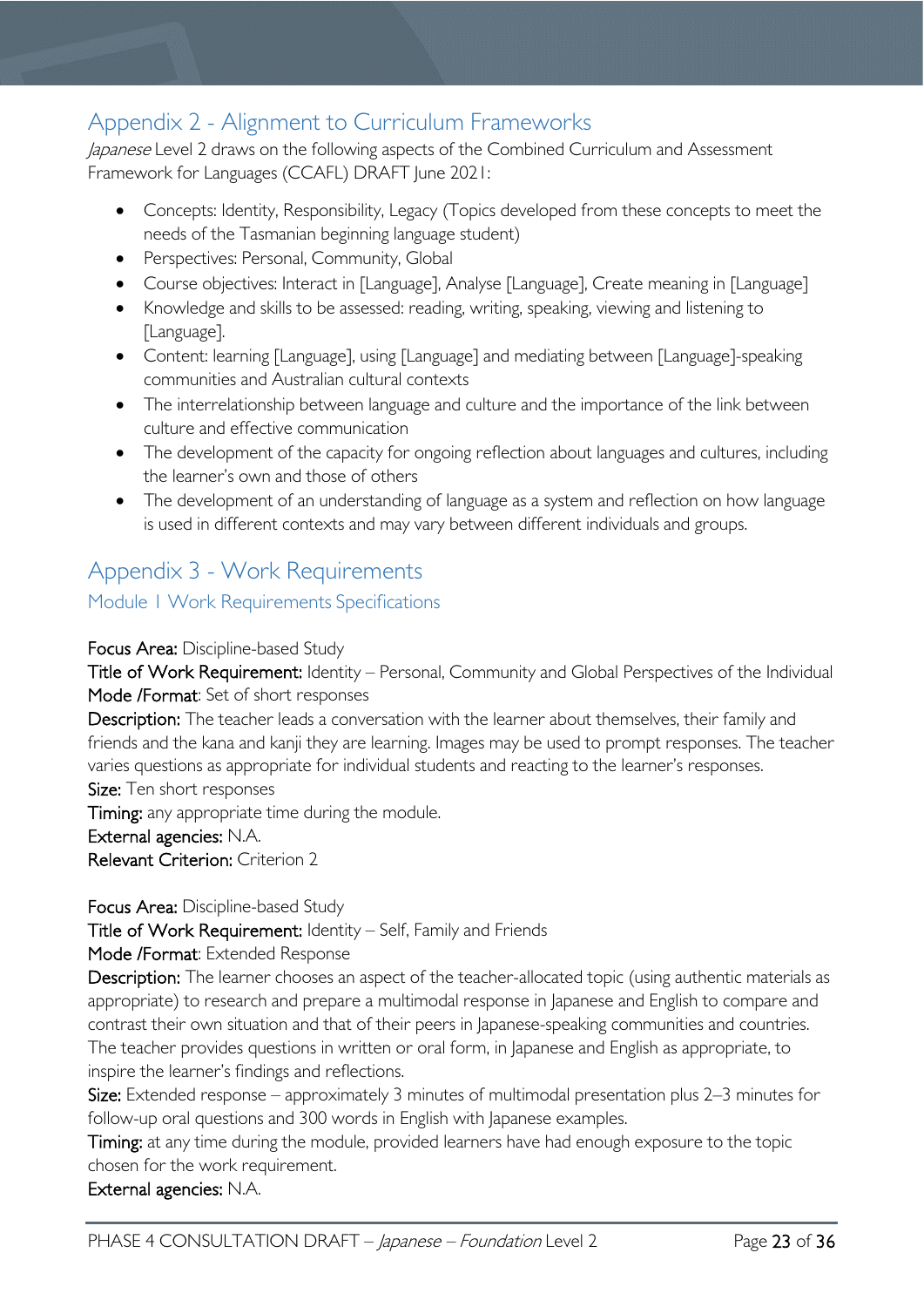#### Relevant Criteria: Criteria 5 and 6

#### <span id="page-23-0"></span>Module 2 Work Requirements Specifications

The three work requirements for Module 2 provide the teacher and learner with the opportunity to negotiate which topic within this concept will be the basis of each work requirement. Each work requirement must focus on a different topic (Family and Daily Life, Education, Part-time Employment)

#### Focus Area: Discipline-based Study

Title of Work Requirement: Responsibility – Daily life, Education or Part-time Employment Mode /Format: Set of short responses

Description: The teacher provides a set of at least two sources of information in Japanese (authentic as appropriate). At least two sources must each be a different mode. Modes are: visual, spoken, written, multimodal. The sources of information all address one topic from the concept of Responsibility, with a set of short response tasks in English to assess learners' understanding of language and culture.

Size: 10 short responses (short question, table filling, true/false/justification, gap filling, information matching etc)

Timing: any time during the module, provided learners have had enough exposure to the topic chosen for the work requirement.

External agencies: N.A. Relevant Criterion: Criterion 3

#### Focus Area: Discipline-based Study

Title of Work Requirement: Responsibility – Daily life, Education or Part-time Employment Mode /Format: Extended response

Description: The teacher provides a stimulus or stimuli, authentic as appropriate, consisting of written, spoken and/or visual elements in Japanese and/or English, to highlight or contrast one of the topics from the concept of Responsibility from either personal, community or global perspectives (or a combination of perspectives). Learners analyse and respond to the prepared scenario requiring extraction of fact, interpretation of cultural elements and reflection on the learner's language and Japanese. The task will include at least two forms of text or could be all three, but they must have a shared focus. Texts will provide opportunities for students to explore cultural aspects of the material they are analysing.

Size: Stimuli maximum sizes: total of 300 characters, 1minute 30 seconds spoken text and/or 3 minutes multimodal sources. Student response:

- approximately 120 characters total in lapanese and
- approximately 250 words in English
- visual text (illustrations and diagrams) as appropriate

Timing: any time during the module, provided learners have had enough exposure to the topic chosen for the work requirement.

External agencies: N.A.

Relevant Criteria: Criteria 5 and 7

Focus Area: Discipline-based Study Title of Work Requirement: Responsibility – Family and Daily life, Education or Part-time Employment Mode /Format: Extended response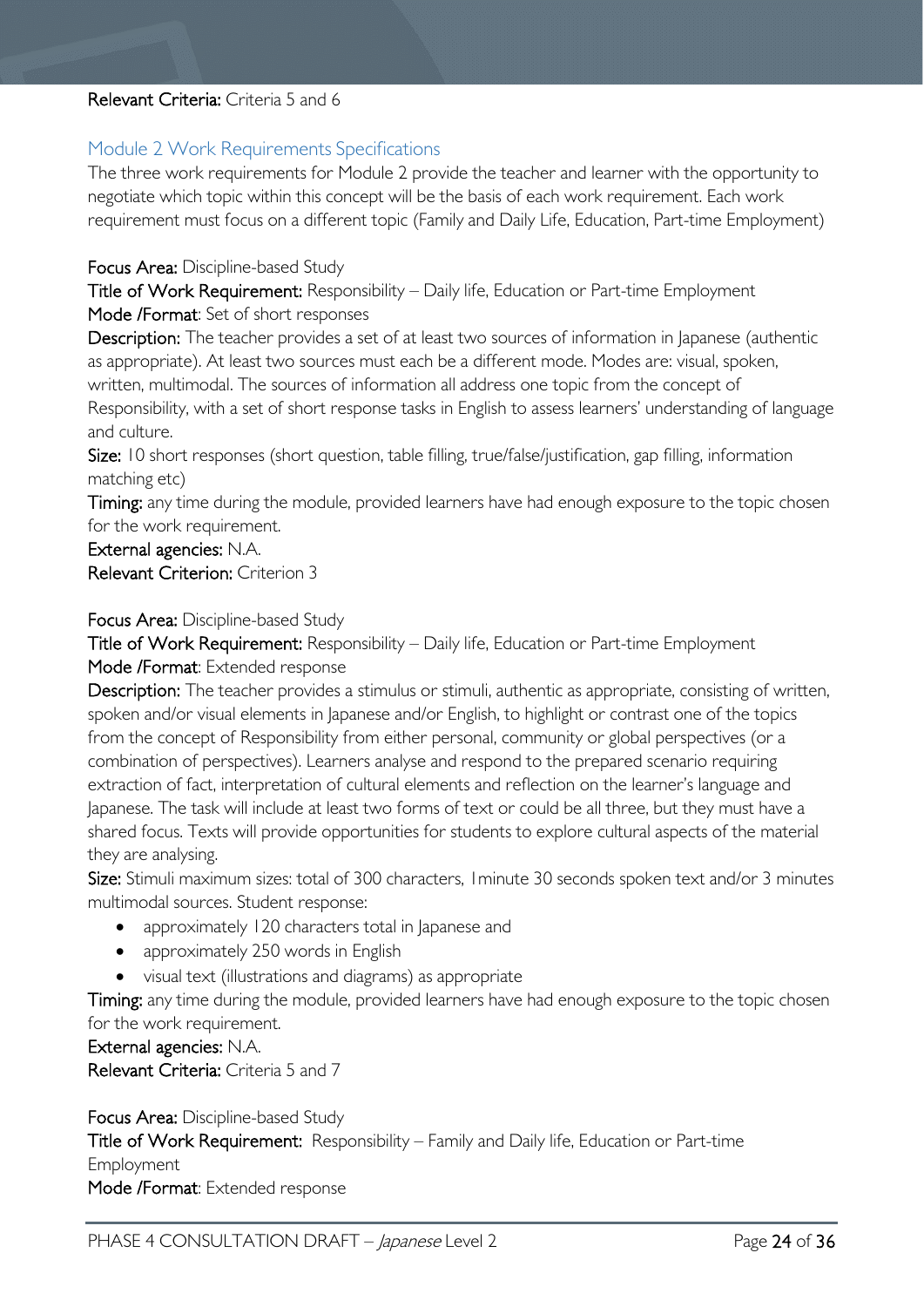Description: The teacher provides a choice of two stimuli outlining a task that requires the learner to create written Japanese addressing the negotiated topic allocated to this work requirement. The stimulus will be a written question or statement in Japanese and English and may include visual elements to support understanding and generation of ideas. The learner chooses which of the stimuli they will use to create a response in Japanese.

Size: Stimulus approximately 60 characters maximum. Response approximately 120 characters. Timing: any time during the module, provided learners have had enough exposure to the topic chosen for the work requirement.

External agencies: N.A. Relevant Criterion: Criterion 4

## <span id="page-24-0"></span>Module 3 Work Requirements Specifications

Focus Area: Discipline-based Study Title of Work Requirement: Legacy – Personal, Community and Global Perspectives Mode /Format:

Folio containing 3 elements:

- Extended response (integrated task)
	- a prepared, extended response in multimodal format and including the use of Japanese language either written or spoken,
	- a comparison of at least two items / events / occurrences from the world of the arts, entertainment, media or sport for the target language and culture(s). Stimuli may be drawn from the same or different topics, provided they offer sufficient opportunity for comparison and reflection
	- a concluding conversation with the teacher in which the learner reflects on their research. The majority of the conversation can be conducted in English, but discussion must include consideration of the Japanese language that the learner has engaged with during the research process. A presentation to a group is not a requirement of this task.
- a set of short responses to an unseen stimulus in Japanese in spoken format. Teacher and learners may negotiate at the beginning of the module which remaining topic will be used for each of elements 2 and 3. (Leisure Time / Travel).
- an extended response demonstrating the learner's capacity to create meaning in Japanese to convey information, ideas and opinions about events in the past. Teacher and learners may negotiate at the beginning of the module which remaining topic will be used for each of elements 2 and 3. (Leisure Time / Travel), plus a reflection in English.

#### Description:

- Extended response (integrated task) in multimodal format, including reflections: Maximum 5 minutes
- Short responses: Maximum 10 responses (approximately 150 characters)
- Extended response in Japanese: Maximum 150 characters plus a reflection of maximum 300 words in English with examples in Japanese.

#### Timing:

• Any appropriate times during the module, providing learners have been introduced to sufficient module content, knowledge and skills to complete the task.

## External agencies: N.A.

Relevant criteria: Criteria 1, 4, 5, 8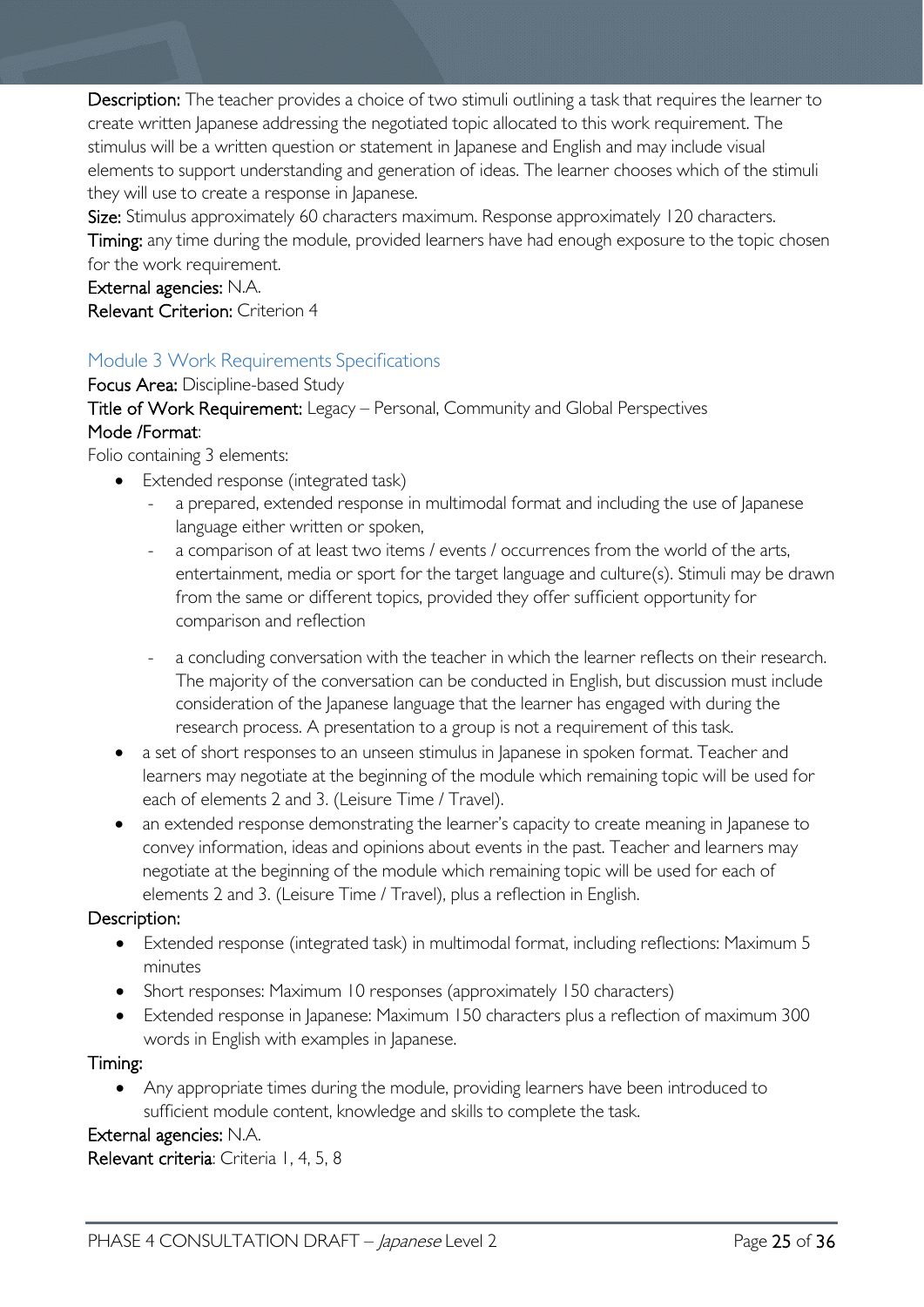# <span id="page-25-0"></span>Appendix 4 – General Capabilities and Cross-Curriculum Priorities

Learning across the curriculum content, including the cross-curriculum priorities and general capabilities, assists students to achieve the broad learning outcomes defined in the Alice Springs (Mparntwe) Education Declaration (December 2019).

#### General Capabilities:

The general capabilities play a significant role in the Australian Curriculum in equipping young Australians to live and work successfully in the twenty-first century.

In the Australian Curriculum, capability encompasses knowledge, skills, behaviours and dispositions. Students develop capability when they apply knowledge and skills confidently, effectively and appropriately in complex and changing circumstances, in their learning at school and in their lives outside school.

The general capabilities include:

- Critical and creative thinking  $\epsilon$
- Ethical understanding  $\div$
- Information and communication technology capability  $\cdot \star$
- **Intercultural understanding S**
- Literacy <sup>国</sup>
- Numeracy **\***
- Personal and social capability  $\ddot{\bullet}$

#### Cross-Curriculum Priorities:

Cross-curriculum priorities enable students to develop understanding about and address the contemporary issues they face, for their own benefit and for the benefit of Australia as a whole. The priorities provide national, regional and global dimensions which will enrich the curriculum through development of considered and focused content that fits naturally within learning areas. Incorporation of the priorities will encourage conversations between students, teachers and the wider community. The cross-curriculum priorities include:

- Aboriginal and Torres Strait Islander Histories and Cultures  $\mathcal$
- Asia and Australia's Engagement with Asia **AA**
- Sustainability  $\triangleleft$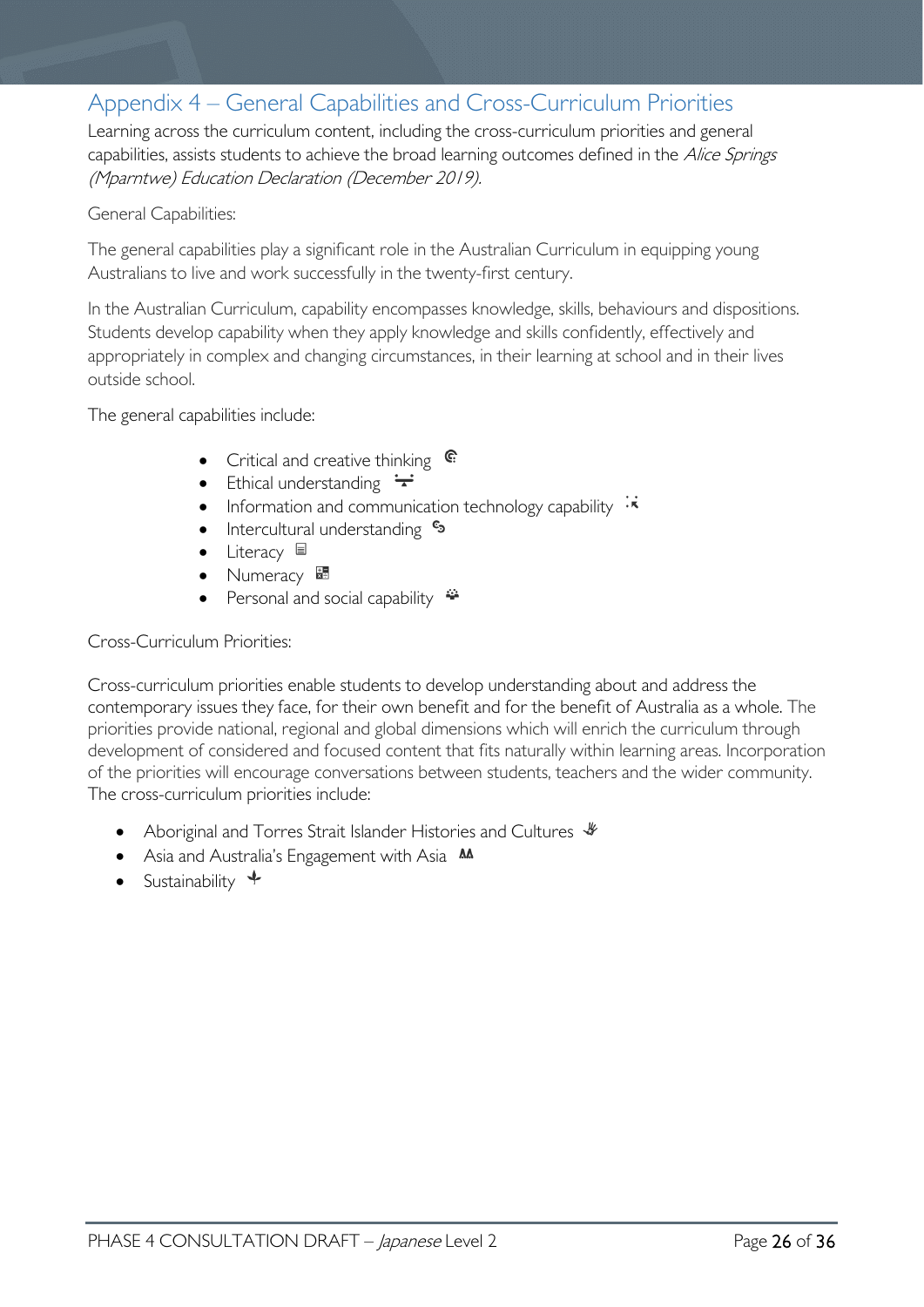| Appendix 5 – Glossary |  |
|-----------------------|--|
|-----------------------|--|

<span id="page-26-0"></span>

| Term                                                                               | Definition                                                                                                                                                                                                                                                                                                                                                                                        | Source<br>Acknowledgement | Course Context                                                  |
|------------------------------------------------------------------------------------|---------------------------------------------------------------------------------------------------------------------------------------------------------------------------------------------------------------------------------------------------------------------------------------------------------------------------------------------------------------------------------------------------|---------------------------|-----------------------------------------------------------------|
| audience                                                                           | The audience is the intended group of readers, listeners or<br>viewers for the task.                                                                                                                                                                                                                                                                                                              | <b>CCAFL</b>              | element of criterion 4                                          |
| authentic                                                                          | Texts or materials produced for 'real-life' purposes and<br>contexts as opposed to being created specifically for learning<br>tasks or language practice.                                                                                                                                                                                                                                         | <b>ACARA</b>              | relevant to criterion 5, identified<br>in the Work Requirements |
| <b>Combined Curriculum</b><br>and Assessment<br>Framework for<br>Languages (CCAFL) | The CCAFL Framework (2021) provides the structure and<br>elements that will be common to all Australian CCAFL<br>Languages CCAFL for students who have typically already<br>studied the language for approximately 200 hours. It represents<br>the foundation for the development of language-specific<br>materials and state-based curriculum and assessment for these<br><b>CCAFL Languages</b> | <b>CCAFL</b>              | see Appendix 2                                                  |
| complex sentence                                                                   | A sentence with more than one clause. In the following<br>examples, the subordinate clauses are indicated by square<br>brackets: I took my umbrella [because it was raining]; The man<br>[who came to dinner] is my brother.                                                                                                                                                                      | <b>ACARA</b>              | element of content elaborations                                 |
| complex (structure)                                                                | (A grammar structure that is) compound, composite,<br>characterised by an involved combination of parts:                                                                                                                                                                                                                                                                                          | <b>QCAA</b>               | element of content elaborations                                 |
| context                                                                            | A real, simulated, or imaginary situation. Knowledge of the<br>language as a system and the relationship between language and<br>culture will inform the language used in any given context.                                                                                                                                                                                                      | <b>CCAFL</b>              | element of criterion 4                                          |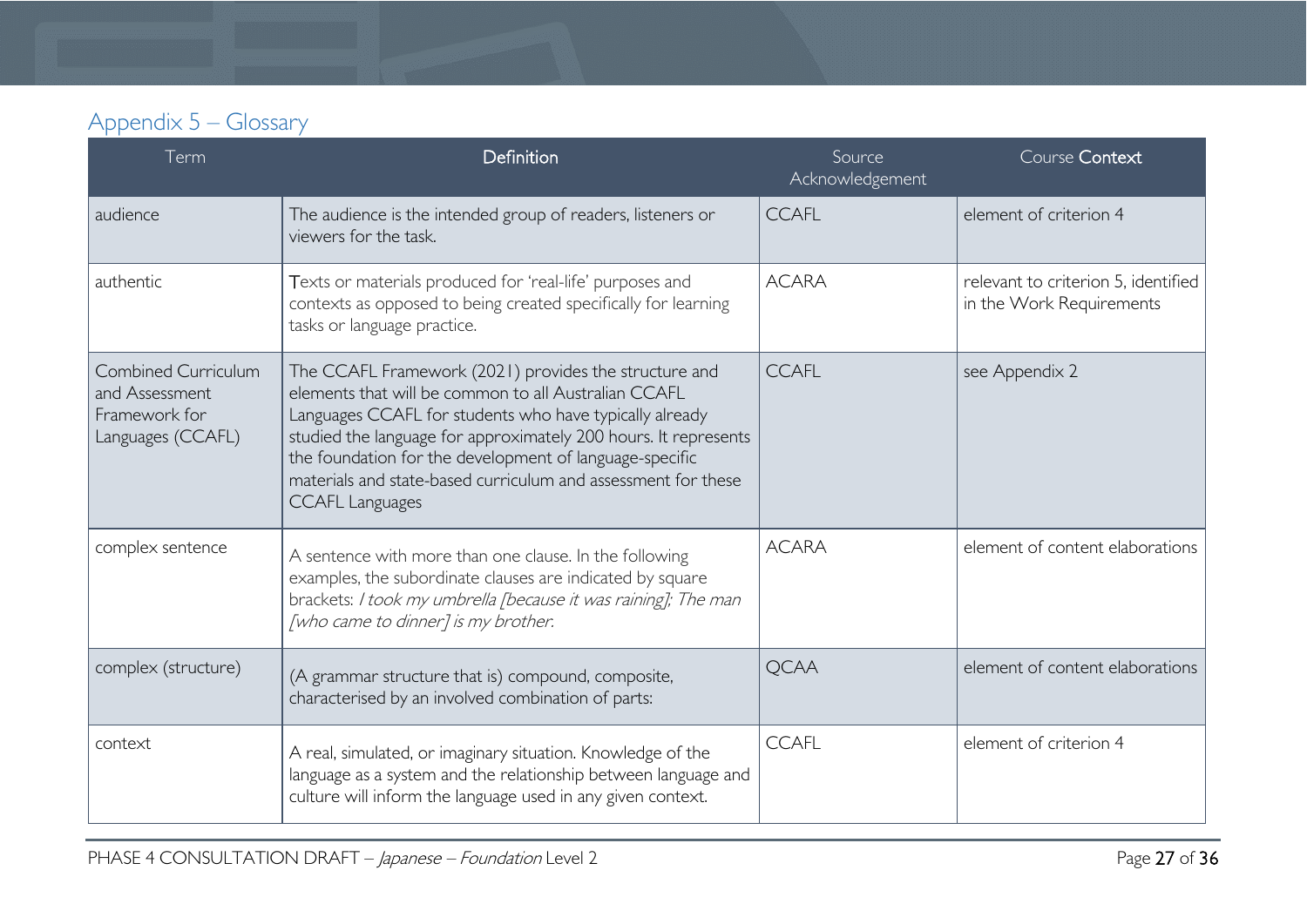| Term                            | Definition                                                                                                                                                                                                                                                                                                                                                                                                                                                                                                                                                                                                                                                                                                                                                                                                                                                                                              | Source<br>Acknowledgement | Course Context                                                                                  |
|---------------------------------|---------------------------------------------------------------------------------------------------------------------------------------------------------------------------------------------------------------------------------------------------------------------------------------------------------------------------------------------------------------------------------------------------------------------------------------------------------------------------------------------------------------------------------------------------------------------------------------------------------------------------------------------------------------------------------------------------------------------------------------------------------------------------------------------------------------------------------------------------------------------------------------------------------|---------------------------|-------------------------------------------------------------------------------------------------|
| create meaning in<br>[Language] | Creating meaning in [Language] refers to any language that<br>students generate themselves in spoken, visual or written form.<br>When creating meaning in [Language], students present<br>information, experiences, opinions and ideas through a range of<br>interactions, text types, styles of writing and media. Creating<br>meaning in [Language] is not limited to particular contexts,<br>purposes or audiences, and includes language for all student<br>products.                                                                                                                                                                                                                                                                                                                                                                                                                               | <b>CCAFL</b>              | one of the CCAFL objectives<br>that shapes this course                                          |
| culture                         | Culture is understood as a framework in which things come to<br>be seen as having meaning. It involves the lens through which:<br>people see, think, interpret the world and experiences<br>make assumptions about self and others<br>understand and represent individual and community<br>Identity.<br>Culture involves understandings about 'norms' and<br>expectations, which shape perspectives and attitudes. It can be<br>defined as social practices, patterns of behaviour, and<br>organisational processes and perspectives associated with the<br>values, beliefs and understandings shared by members of a<br>community or cultural group. Language, culture and Identity are<br>understood to be closely interrelated and involved in the<br>shaping and expression of each other. The intercultural<br>orientation to language teaching and learning is informed by this<br>understanding. | <b>ACARA</b>              | concept that influences all<br>interaction, analysis and creation<br>in an additional Language. |
| cultural conventions            | Common set of norms and established standards shared by<br>members of a group, to which each person is expected to<br>conform                                                                                                                                                                                                                                                                                                                                                                                                                                                                                                                                                                                                                                                                                                                                                                           | <b>QCAA</b>               | aspect of all criteria                                                                          |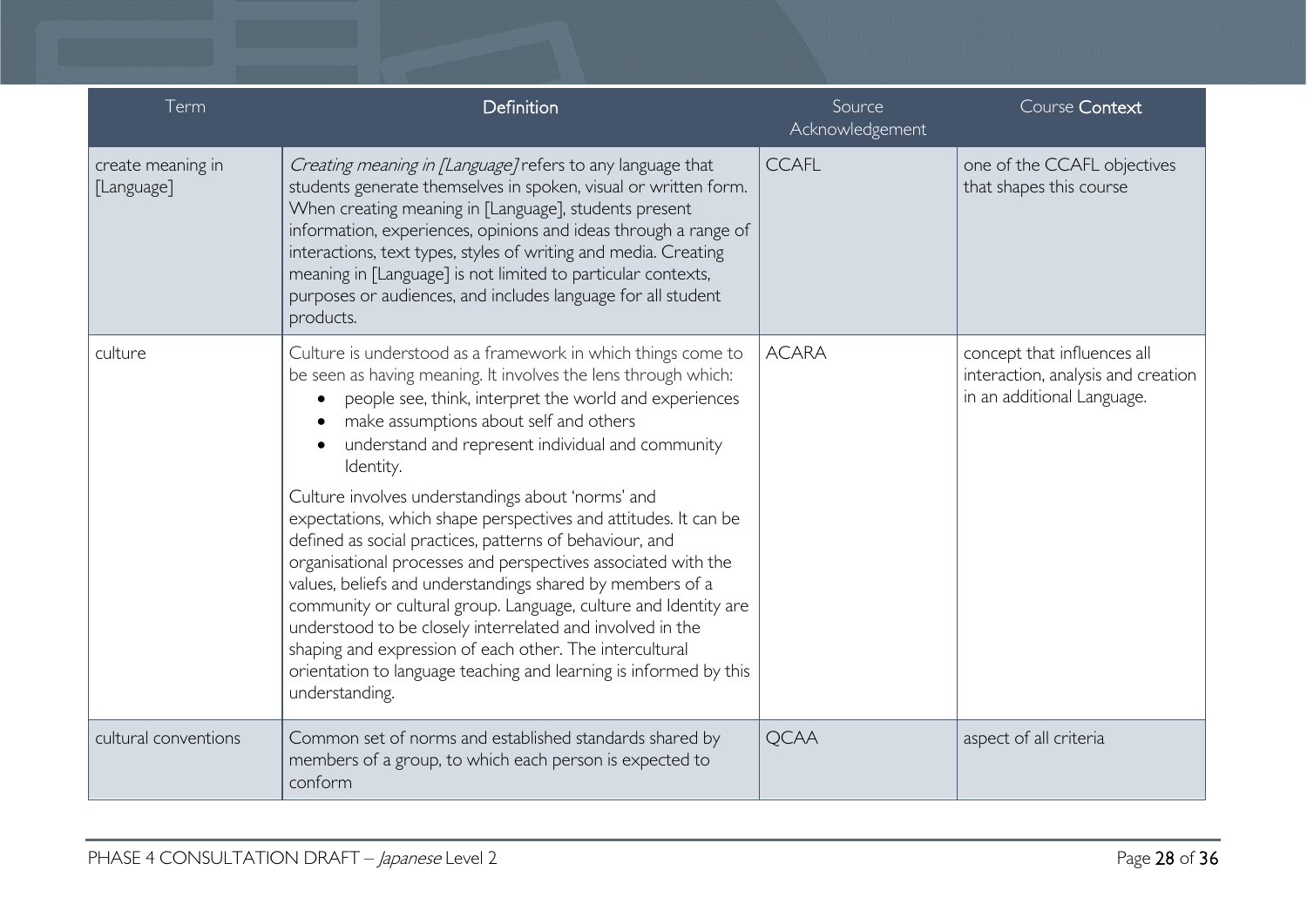| Term                        | Definition                                                                                                                                                                                                                                                            | Source<br>Acknowledgement                                         | Course Context                                              |
|-----------------------------|-----------------------------------------------------------------------------------------------------------------------------------------------------------------------------------------------------------------------------------------------------------------------|-------------------------------------------------------------------|-------------------------------------------------------------|
| cultural values             | Common set of beliefs and principles shared by a group                                                                                                                                                                                                                | <b>QCAA</b>                                                       | aspect of all criteria                                      |
| digital texts               | Audio, visual or multimodal texts produced through digital or<br>electronic technology. They may be interactive and include<br>animations or hyperlinks. Examples of digital texts include<br>DVDs, websites and e-literature.                                        | <b>ACARA</b>                                                      | potential source of language for<br>all Outcomes            |
| formulaic language          | Words or expressions which are commonly used in fixed<br>patterns and learned as such without grammatical analysis. For<br>example: How are you?                                                                                                                      | <b>ACARA</b>                                                      | definition of entries under<br>module knowledge and content |
| Identity                    | Topics related to the student's personal world, for example, a<br>sense of self, personal values, opinions, ideas, aspirations and<br>relationships with others, individuality and group affiliation as<br>well as aspects of Australian and target language society. | <b>CCAFL</b>                                                      | concept used as the title for<br>Module I.                  |
| insightful                  | Showing a clear and usually original understanding of a<br>complicated problem or situation.                                                                                                                                                                          | https://dictionary.cambrid<br>ge.org > dictionary ><br>insightful | Criterion 5 element descriptor                              |
| intercultural<br>competence | Intercultural competence is the ability to think, behave and<br>create meaning to communicate effectively with people across<br>cultures                                                                                                                              | <b>CCAFL</b>                                                      | Relates to all criteria                                     |
| language systems            | Elements that organise how a language works, including the<br>systems of signs and rules (phonological, syntactic, semantic and<br>pragmatic) that underpin language use. These systems have to<br>be internalised for effective communication and<br>comprehension.  | <b>ACARA</b>                                                      | element of criteria 6, 7 and 8                              |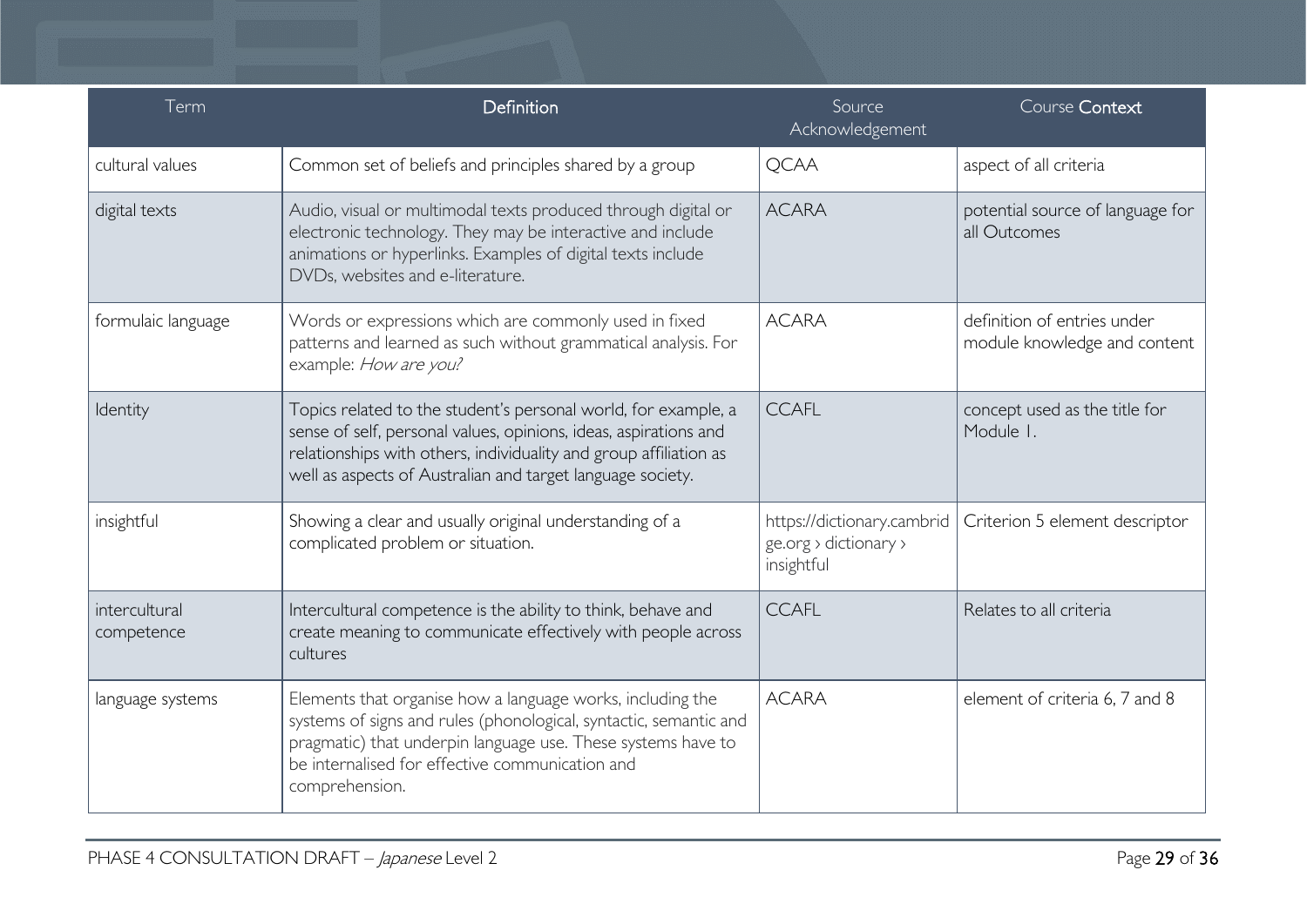| Term                         | Definition                                                                                                                                                                                                                                                         | Source<br>Acknowledgement | Course Context                                                   |
|------------------------------|--------------------------------------------------------------------------------------------------------------------------------------------------------------------------------------------------------------------------------------------------------------------|---------------------------|------------------------------------------------------------------|
| Legacy                       | Consideration of how people and events influence change, and<br>how people respond to opportunities and challenges;<br>contributions, achievements and Influence of target-language<br>speaking individuals or groups in society.                                  | <b>CCAFL</b>              | concept used as the title for<br>Module 2.                       |
| metalanguage                 | A vocabulary used to discuss language conventions and use (for<br>example, language used to talk about grammatical terms such as<br>sentence, clause, conjunction, or about the social and cultural<br>nature of language, such as face, reciprocating, register.) | <b>ACARA</b>              | element of criteria 6, 7 and 8                                   |
| mediate between<br>languages | To move between different linguistic and cultural systems,<br>referencing own first language(s)/culture(s) while learning to<br>use and to understand those of the target language.                                                                                | <b>CCAFLIACARA</b>        | refers to some of the language<br>skills assessed in each module |
| multimodal text              | A text which involves two or more communication modes; for<br>example, the combining of print, image and spoken text in film<br>or computer presentations.                                                                                                         | <b>ACARA</b>              | element of criterion 5                                           |
| purpose                      | The reason for undertaking the task and the aims for<br>communication in a particular context.                                                                                                                                                                     | <b>CCAFL</b>              | element of criterion 4                                           |
| Responsibility               | How people manage social responsibilities and influence<br>decisions that affect individuals or groups within society.                                                                                                                                             | <b>CCAFL</b>              | concept used as the title for<br>Module 3.                       |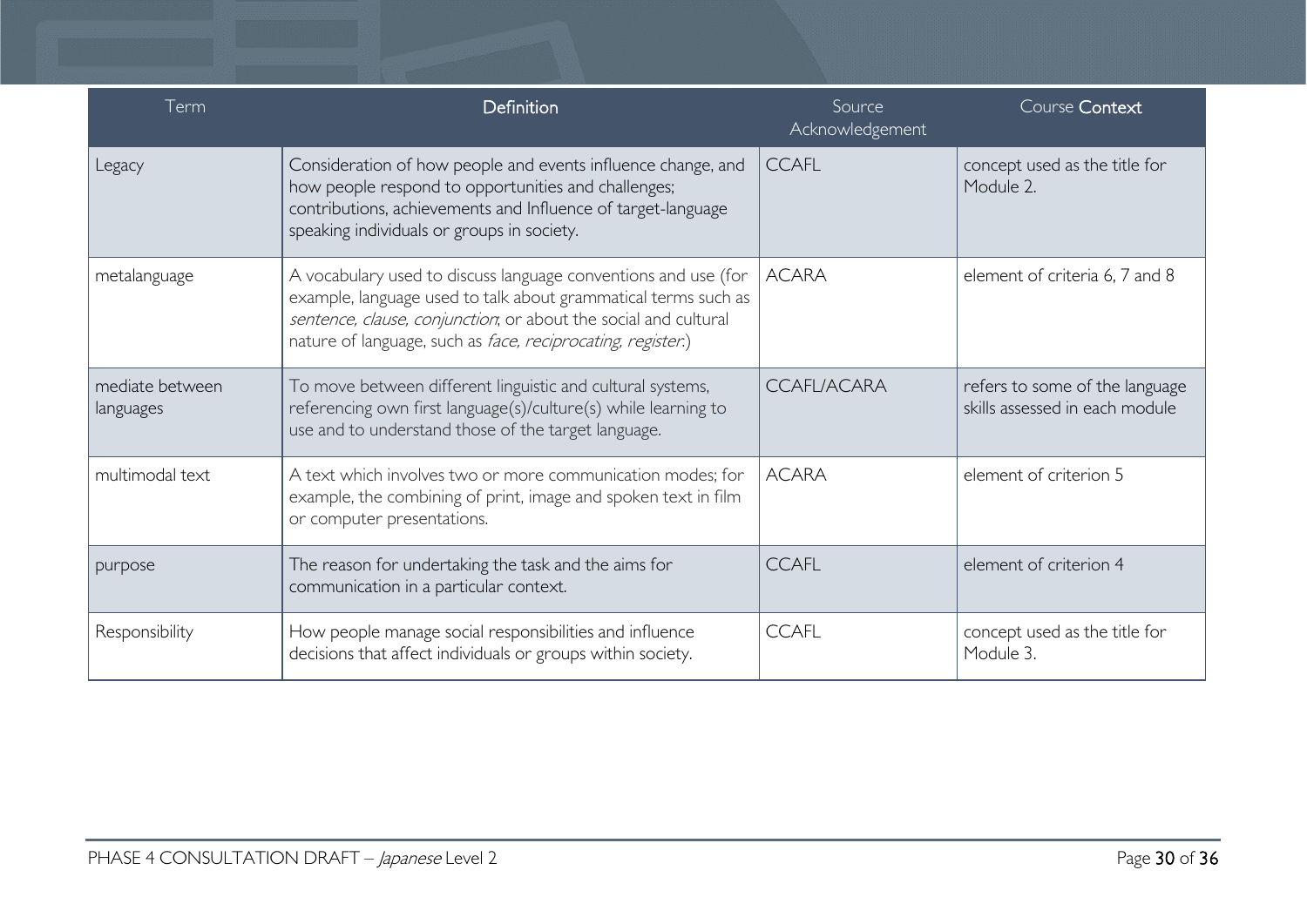# <span id="page-30-0"></span>Appendix 6 – Content Elaborations

## <span id="page-30-1"></span>Module 1 - Identity

## <span id="page-30-2"></span>Vocabulary

- numbers
- colours
- body parts as appropriate e.g. to describe length of hair etc.
- family
- days of the week
- date
- greetings, leave-taking

#### <span id="page-30-3"></span>Language Structures

| Category             | Sub-category             | Examples                       |
|----------------------|--------------------------|--------------------------------|
| Pronouns             | personal                 | わたし (I/ me)、ぼく(I/me-<br>males) |
| Particles            | topic marker             | は                              |
|                      | possessive               | $\mathcal{O}$                  |
|                      | location                 | に for ____ に すんでい<br>ます。       |
| Numbers              | cardinal                 | $1 - 100$                      |
|                      | dates                    | 3月13日                          |
| Counters/classifiers | people                   | 人                              |
|                      | age                      | さい                             |
|                      | month                    | がつ                             |
|                      | day                      | 日                              |
| Verbs                | present tense (regular)  | が います。___ に<br>すんでいます。         |
|                      | negation                 | が いません。                        |
| Interrogatives       | particle question marker | か                              |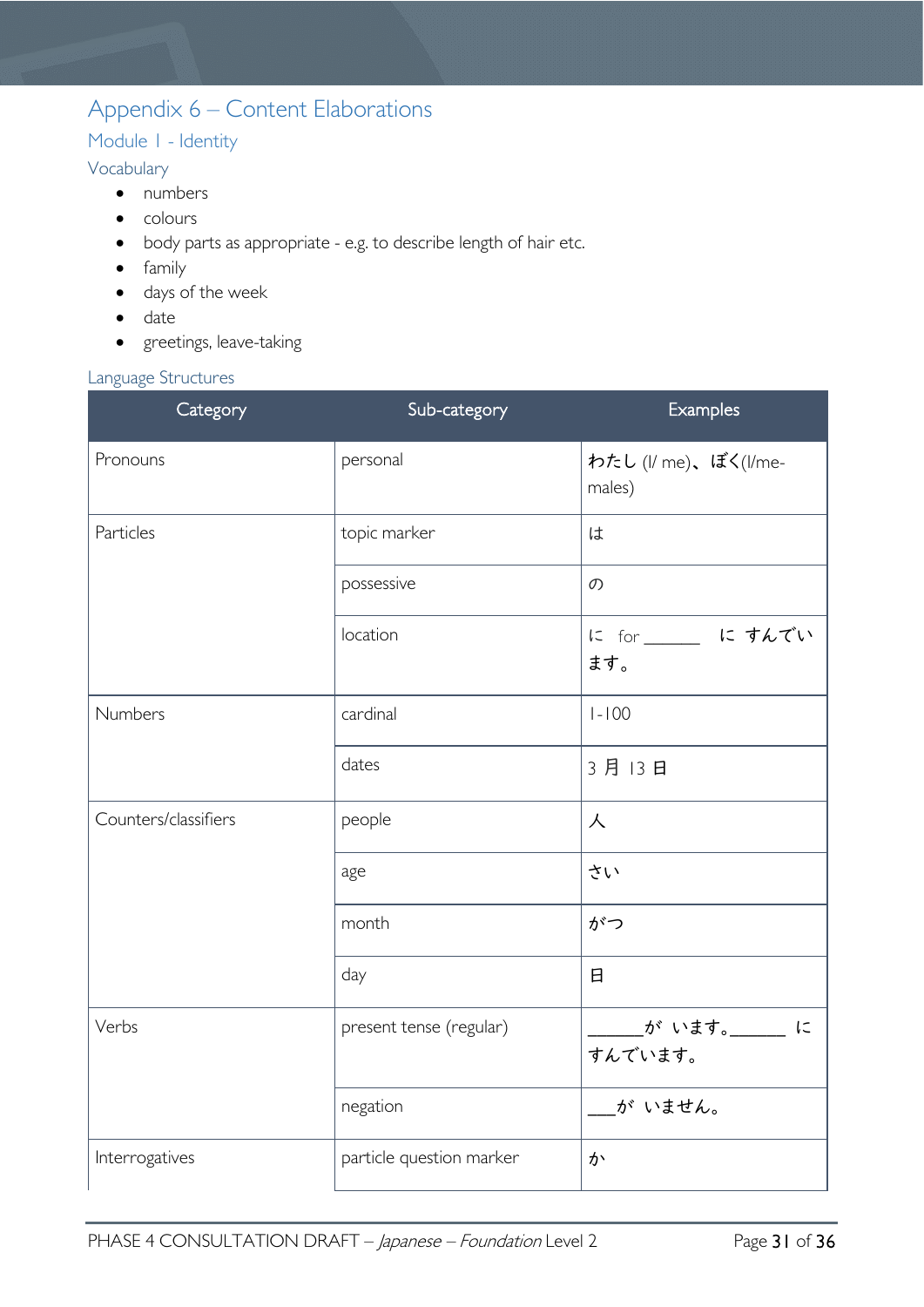| Category           | Sub-category             | Examples                                                                                                         |
|--------------------|--------------------------|------------------------------------------------------------------------------------------------------------------|
|                    | question words           | なん/なに、どこ、どんな、い<br>っ                                                                                              |
| Adjectives         | present affirmative form |                                                                                                                  |
| Formulaic language | describing               | ____ は ____ です。<br>_ は ____ が_____で<br>す。                                                                        |
|                    | honorifics               | use of $\mathcal{X}\mathcal{L}$ (other people's<br>names), $\frac{1}{2}$ $\frac{1}{2}$ at start of some<br>words |
| Script             | hiragana                 | all hiragana                                                                                                     |
|                    | kanji for production     | numbers 1-100<br>一、二、三、四、五、六、七、八、九<br>、十、百<br>月、日                                                                |
|                    | kanji for recognition    | family - 父、母<br>pronouns $-$ 私<br>Japan - 日本                                                                     |

## <span id="page-31-0"></span>Module 2 - Responsibility

<span id="page-31-1"></span>Vocabulary

- time
- school/ school subjects
- daily routine
- part-time employment
- means of transport
- seasons/ common weather expressions
- food/meals
- places around the local community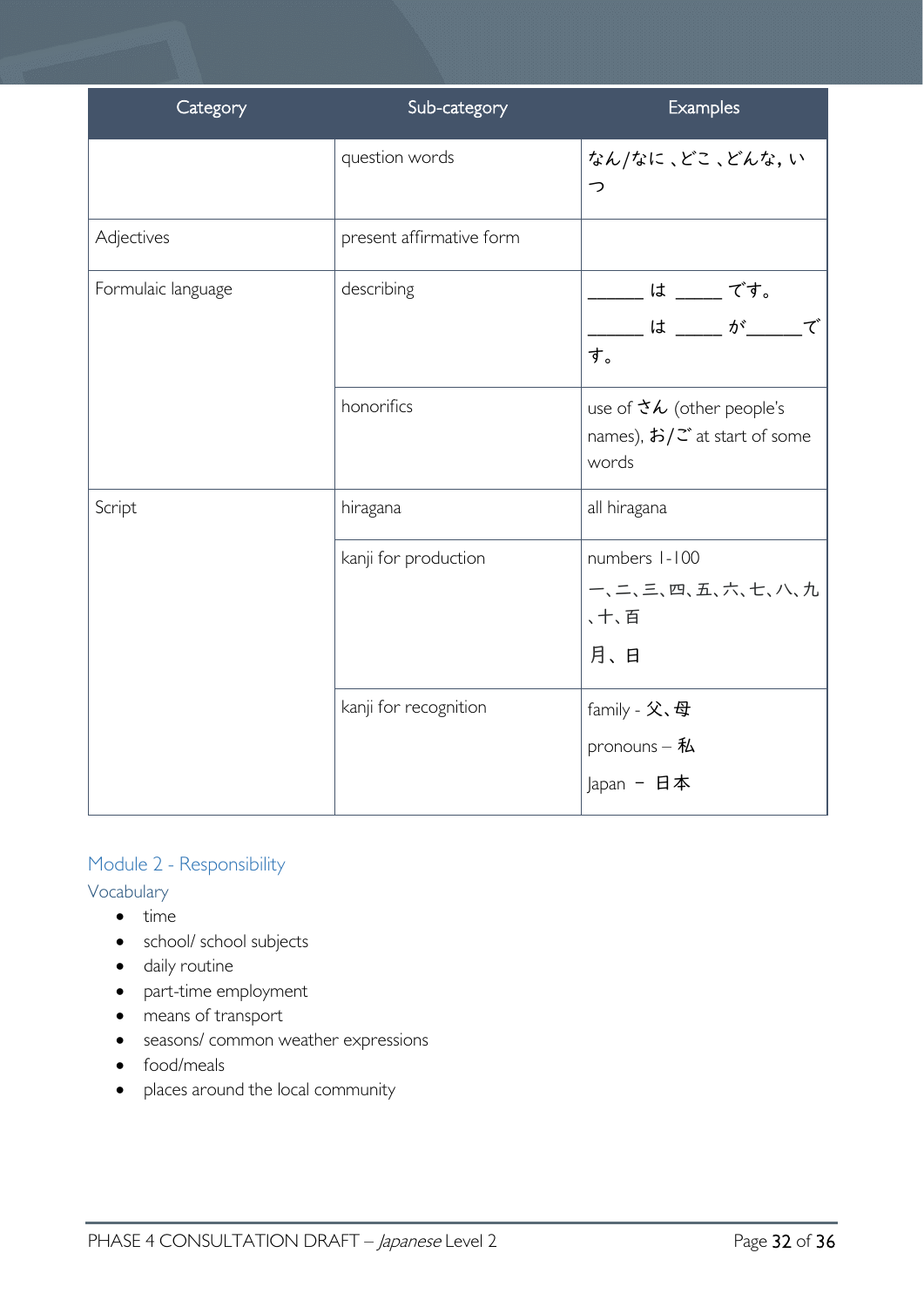<span id="page-32-0"></span>Language Structures

| Category               | Sub-category                               | Examples               |
|------------------------|--------------------------------------------|------------------------|
| Pronouns               | personal (plural)                          | 私たち                    |
| Particles              | to (a place)                               | に                      |
|                        | means (of transport)                       | で                      |
|                        | possession                                 | を                      |
|                        | with                                       | と                      |
|                        | and/etc                                    | や                      |
| Counters / classifiers | time                                       | 時                      |
|                        | half                                       | 半                      |
|                        | minutes                                    | 分                      |
| Numbers                | $101 - 10,000$                             | 千、万                    |
| Verbs                  | present tense affirmative and<br>negative  | 食、飲、見、聞                |
|                        | want / don't want (object)                 | が ほしい /ほしくない           |
|                        | modal - Want (to do)                       | たい                     |
|                        | continuous form                            | (日本語)を べんきょうしてい<br>ます。 |
| Comparative structures | using sentence connectors:<br>but/although | でも、が                   |
| Adjectives             | past affirmative form                      | むずかしかった                |
| Formulaic language     | telling the time                           | 九時半です。                 |
|                        | expressing likes / dislikes                | が すき/ すきじゃない/ 好き       |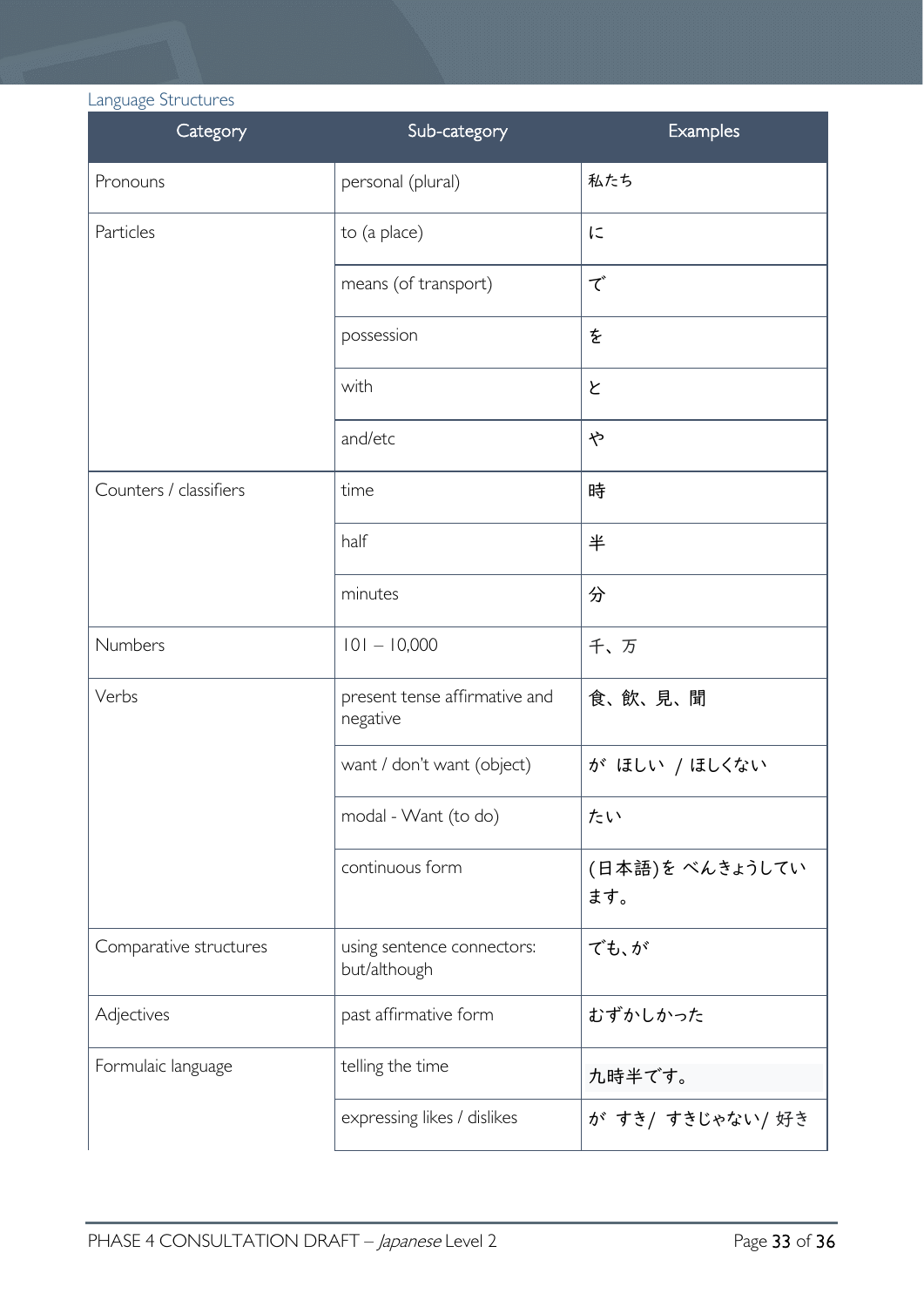| Category | Sub-category               | Examples      |
|----------|----------------------------|---------------|
|          | common weather expressions | さむいです。        |
|          |                            | あめ が ふっています。  |
| Script   | katakana                   | all katakana  |
|          | kanji for production       | 食、飲、行、来、書     |
|          |                            | 先生時、半、分       |
|          |                            | 名前            |
|          |                            | 私             |
|          |                            | 何、友だち、人       |
|          |                            | 月、火、水、木、金、土、日 |
|          |                            | 円、千、万         |
|          |                            | 女、男、子         |
|          |                            | 話、読、語         |
|          | kanji for recognition      | 学校、小学校、中学校、高  |
|          |                            | 校、 大学         |
|          |                            | 曜             |

## <span id="page-33-0"></span>Module 3 – Legacy

### <span id="page-33-1"></span>Vocabulary

- names of regions, countries, cities
- sports and hobbies
- Entertainment and media
- the arts
- places (city, countryside, mountains, sea/beach, etc)
- directions
- travel

## <span id="page-33-2"></span>Language structures:

| Category     | Sub-category | <b>Examples</b> |
|--------------|--------------|-----------------|
| Particles    | emphasis     | よ=ですよ           |
| Prepositions |              | 上、下、中、後ろ、前、間    |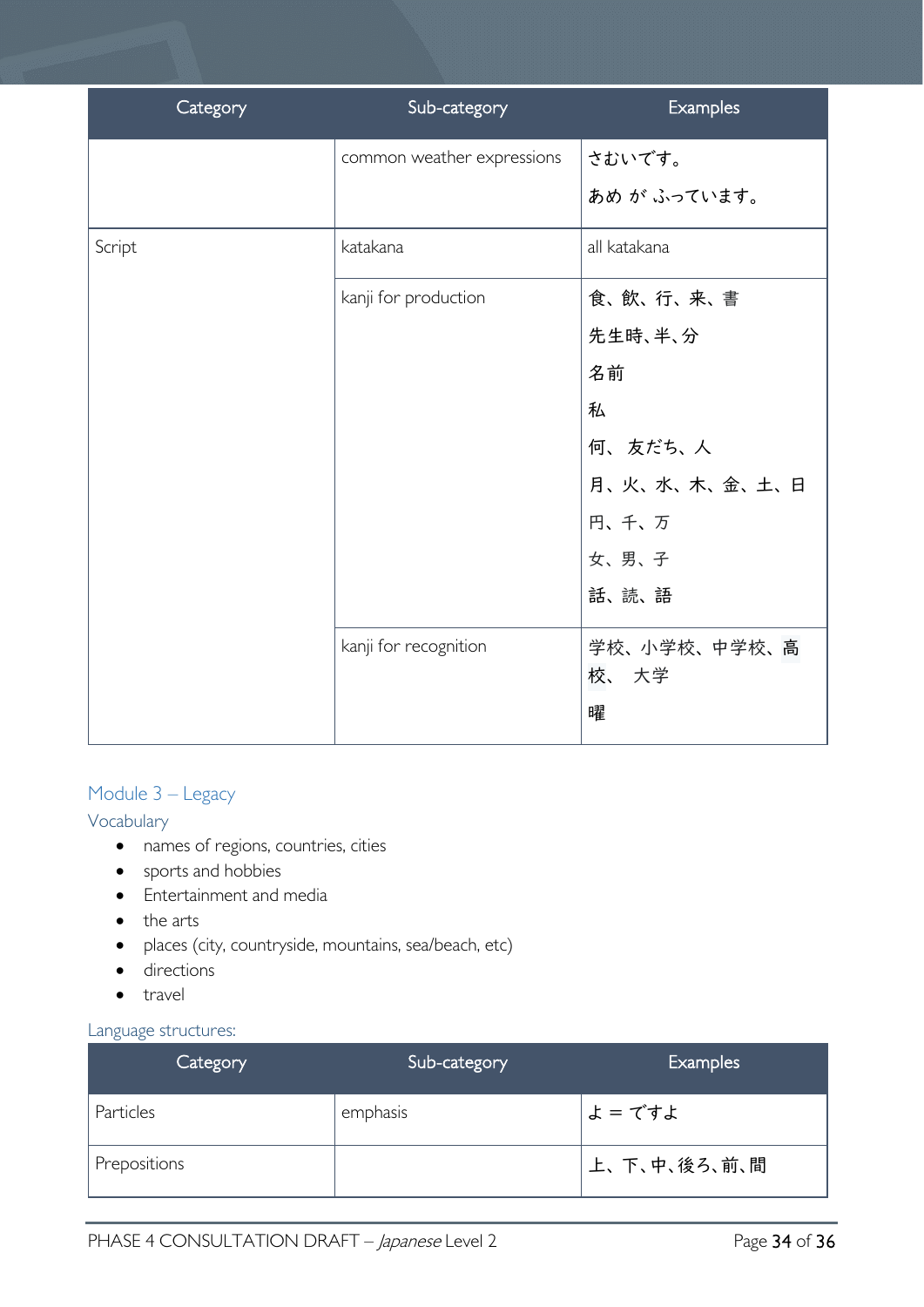| Category           | Sub-category                                         | Examples                             |
|--------------------|------------------------------------------------------|--------------------------------------|
| Adjectives         | present negative form                                | むずかしくない                              |
|                    | past negative form                                   | むずかしくなかった                            |
|                    | joining adjectives/nouns                             | ________________で___。                |
| Verbs              | joining actions                                      | $\tau$ form                          |
|                    | invitations / suggestions:<br>let's/shall won't you? | ましょう/ ませんか                           |
| Conjunctions       | simple, common                                       | そして、それから、だから                         |
| Formulaic language | justification, emphasis, giving a<br>reason          | だから                                  |
|                    | simple expressions of opinion.                       | basic statements with $\vec{\tau}$ , |
| Script             | kanji for production                                 | 来、先生、買、書                             |
|                    |                                                      | 山、川、海、学校,                            |
|                    |                                                      | 車                                    |
|                    |                                                      | 見、聞                                  |
|                    |                                                      | 目、耳、口、手、足                            |
|                    |                                                      | 才                                    |
|                    | kanji for recognition                                | 春、夏、秋、冬、雨、気、年、<br>帰天, 書              |

# <span id="page-34-0"></span>Appendix 7 – Further guidance: text types, styles of writing and dictionary use

## <span id="page-34-1"></span>Text types

The following text types apply to all modules of *Japanese* Level 2. Teachers will select text types for each module based on the knowledge, skills, experience and interests of learners. Learners will be expected to be able to use the text types listed below in assessment tasks.

- Blog post
- Email
- Invitation
- **Journal / diary entry**
- Message/note